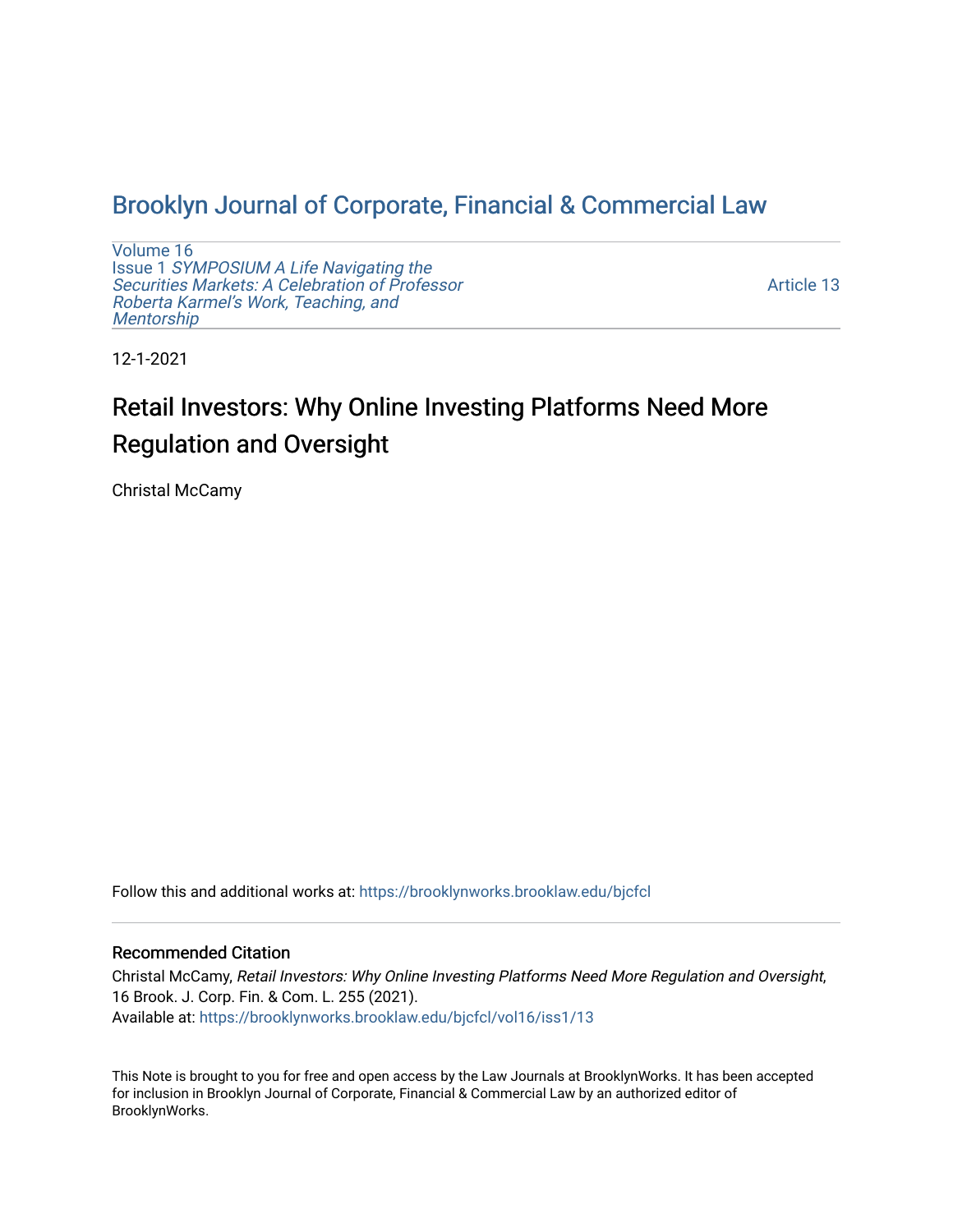### **RETAIL INVESTORS: WHY ONLINE INVESTING PLATFORMS NEED MORE REGULATION AND OVERSIGHT**

#### **ABSTRACT**

Retail trading, in the age of the COVID-19 pandemic, has reached impressive and consequential levels, mostly due to the rise in popularity of online investing platforms. These platforms greatly increase the accessibility of the stock market and the ability to create wealth for young investors. However, this recent surge in activity has dramatically affected the stock market in various ways and led to many negative outcomes for retail investors themselves. This Note uses several examples, surrounding the use of the platform Robinhood, to argue for action by the SEC and FINRA to implement additional protections for retail investors who utilize such platforms. Specifically, this Note calls for FINRA to modify its existing rules regarding account opening and approval and to provide a more detailed account approval process. This Note also argues for required education for retail investors looking to access certain complex and high-risk trading *products.* 

#### **INTRODUCTION**

For almost two years, online investing platforms such as Robinhood, Charles Schwab, and E-Trade have seen a dramatic increase in new accounts which many attribute to the COVID-19 pandemic and the fact that many young investors were stuck at home without many other forms of entertainment.<sup>1</sup> In particular, Robinhood saw a 151% increase in its number of funded accounts from March 2020 (7.2 million accounts) to July 2021 (18) million accounts).<sup>2</sup> As the market crashed in early 2020, millennials and other retail investors jumped at the opportunity to invest while prices were down, sending shares of bankrupt and struggling companies soaring.<sup>3</sup> With this surge in activity, Robinhood, which was founded with the goal of making the stock market and investing more accessible to everyone,<sup>4</sup> has faced the scrutiny of lawmakers, a wrongful-death lawsuit after the suicide of one of its young users, a record-breaking \$70 million fine from the Financial

<sup>1.</sup> See Mark Reeth, The Future of Retail Investing Is Now, U.S. NEWS (June 17, 2020), https:// money.usnews.com/investing/stock-market-news/articles/the-future-of-retail-investing-is-now; Joey Klender, How Tesla (TSLA) Took Advantage of the Retail Investing Boom, TESLARATI (Aug. 31, 2020), https://www.teslarati.com/tesla-tsla-advantage-retail-investing-boom/.

<sup>2.</sup> See Maggie Fitzgerald, Robinhood Has 18 Million Accounts with \$80 Billion in Assets After Rapid Growth, IPO Filing Shows, CNBC (July 2, 2021), https://www.cnbc.com/2021/07/01/ robinhood-has-18-million-accounts-managing-80-billion-after-rapid-one-year-growth-ipo-filingshows.html.

<sup>3.</sup> See Reeth, supra note 1; Alexander Jones, GameStop: What Happened, and What It Means, INT'L BANKER (Mar. 29, 2021), https://internationalbanker.com/brokerage/gamestop-whathappened-and-what-it-means/.

<sup>4.</sup> See Careers, ROBINHOOD, https://careers.robinhood.com (last visited Oct. 2, 2020).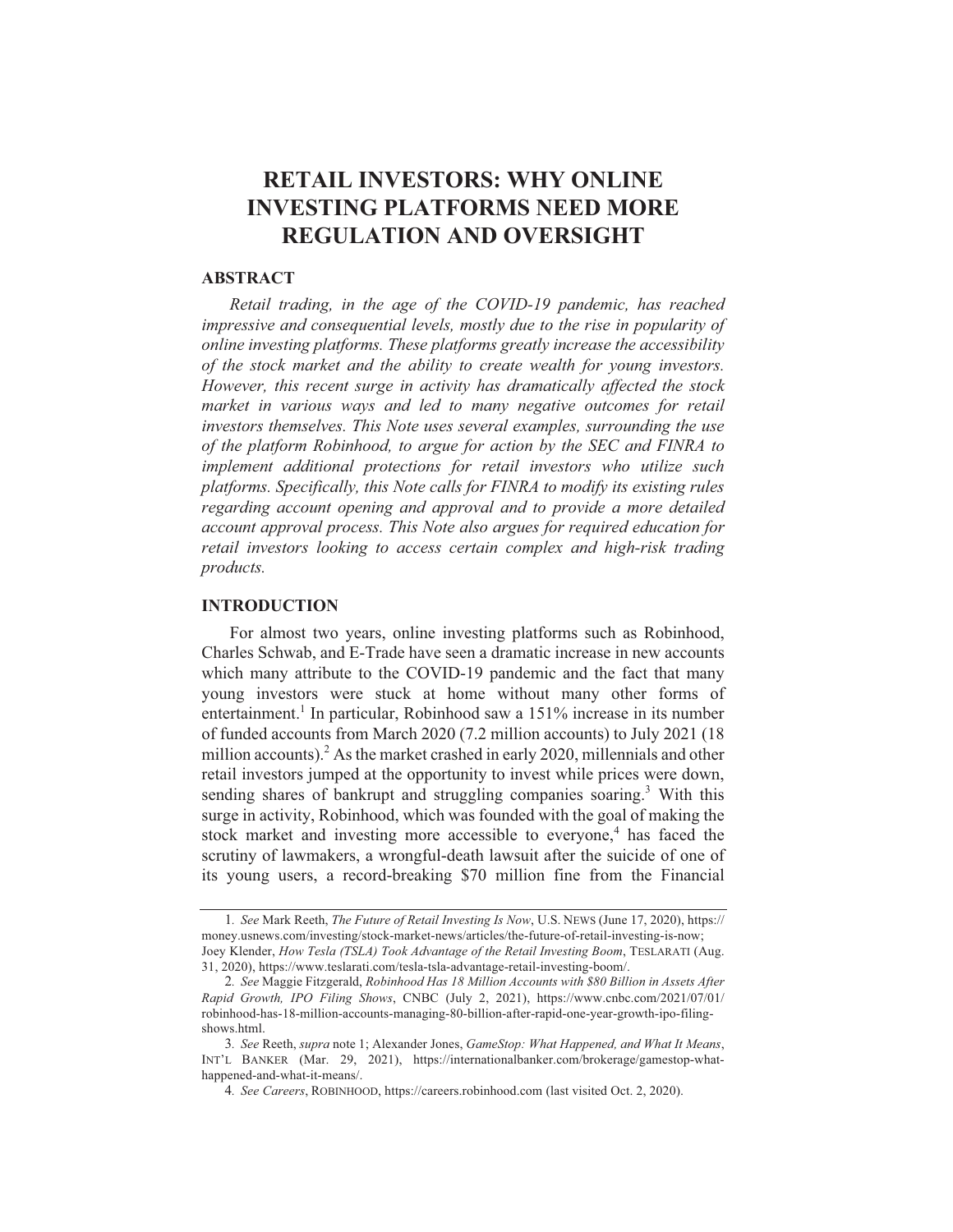Industry Regulatory Authority (FINRA), and dozens of class action lawsuits from its own customers.<sup>5</sup>

While the increased accessibility of the stock market provides easier access to wealth creation for retail investors and benefits to the companies they are investing in, dangers can arise without adequate protections in place for those retail investors with limited relevant knowledge and experience. For example, the suicide of the twenty-year-old Robinhood user occurred after he executed a complex options trade on margin and the trading app reported a negative \$730,000 balance in his account.<sup>6</sup> He wrote in his suicide note that he had "no idea" what he was doing.<sup>7</sup> Devastatingly, this balance was likely a notification of only a portion of the total trade, and it did not reflect his actual liability.<sup>8</sup>

This Note will use the example of Robinhood to argue that in order to safely promote the accessibility to the stock market that such broker-dealers are providing, the Securities and Exchange Commission (SEC) and FINRA need to provide more explicit guidelines surrounding the eligibility requirements which allow retail investors to access certain complex and highrisk trading products. The SEC and FINRA should also consider the imposition of educational requirements for less sophisticated investors seeking to access these products.

Part I will discuss the history of retail investing platforms and the benefits they provide to retail investors and the stock market overall. Part II will focus on the pros and cons of several complex and high-risk trading products that retail investors currently have easy access to with little to no supervision. Part III will outline the current applicable FINRA rules regarding account approval and opening, and the concerns they raise. Finally, Part IV will highlight consumer protections that have been established in the student loan and mortgage industries. These examples will be used to suggest modifications to FINRA guidelines in order to facilitate additional protections for retail investors. Specifically, this Note will argue for a specific account approval process provided by FINRA, as well as required education for retail investors looking to access certain trading products.

<sup>5.</sup> See Christy Bieber, New SEC Investigations Show Robinhood May Be an Investing Villain, Not a Hero, MOTLEY FOOL (Sept. 1, 2020), https://www.fool.com/investing/2020/09/01/new-secinvestigations-robinhood-investing-villain/; see also Sheelah Kolhatkar, Robinhood's Big Gamble, NEW YORKER (May 10, 2021), https://www.newyorker.com/magazine/2021/05/17/robinhoods-big -gamble; Brittney Myers, What's Going on With Robinhood? Here's What You Need to Know, THE ASCENT (Aug. 6, 2021), https://www.fool.com/the-ascent/buying-stocks/articles/whats-going-onwith-robinhood-heres-what-you-need-to-know/.

<sup>6.</sup> See Avi Salzman, Congressman Calls Robinhood 'Unethical' as Trading Start-Up Vows to Improve, BARRON'S (Aug. 14, 2020), https://www.barrons.com/articles/robinhood-unethical-opt ions-business-model-market-makers-suicide-51597439667.

<sup>7.</sup> Id.

<sup>8.</sup> Id.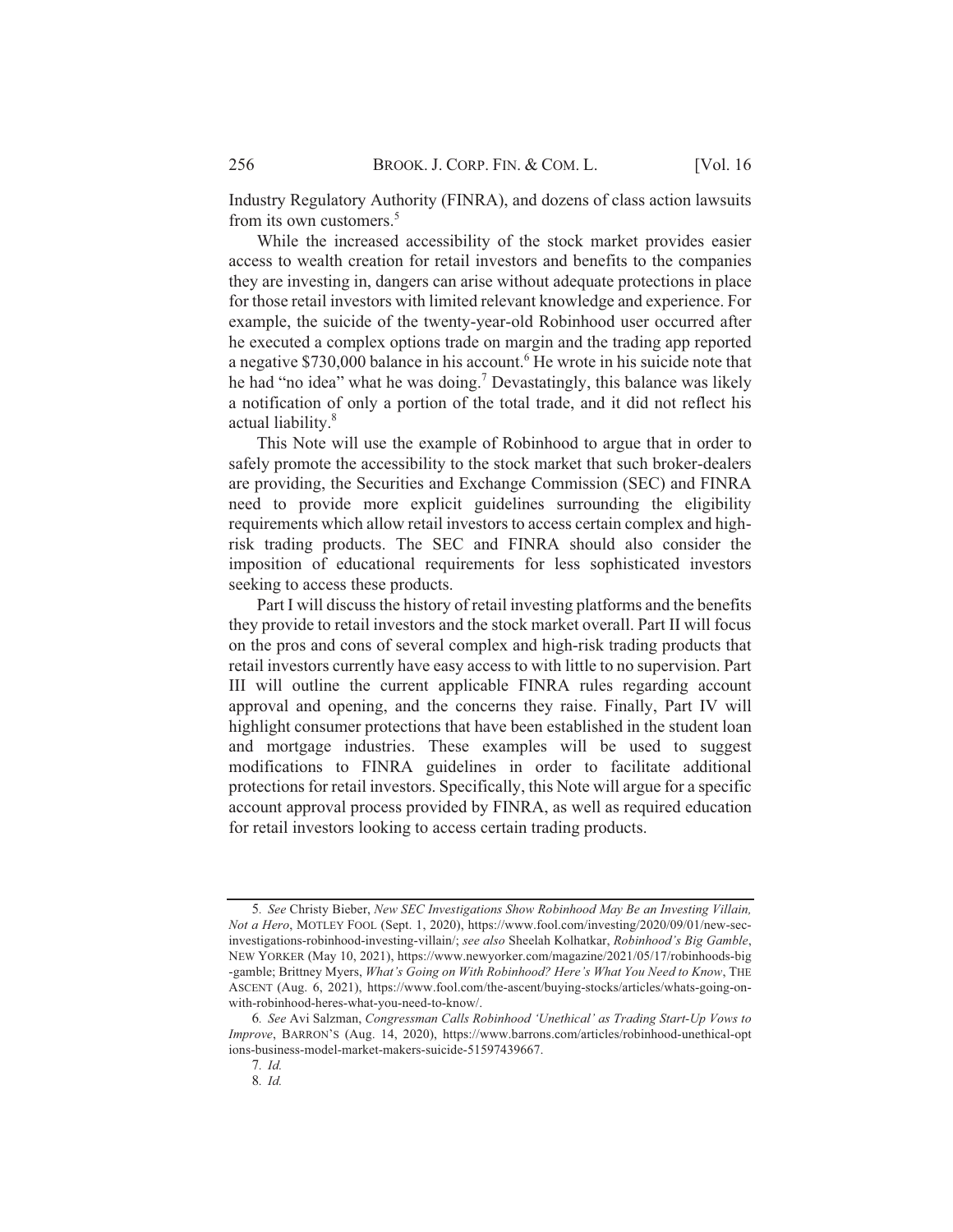#### **I: THE HISTORY AND BENEFITS OF RETAIL INVESTING PLATFORMS**

In the mid-1990s, as the Internet started growing in use and recognition, E-Trade became the first online brokerage firm.<sup>9</sup> Soon after this, its competitors also entered the online brokerage market and began to offer their services to investors at greatly reduced costs.<sup>10</sup> For almost two decades, these companies competed with each other as the number of Americans owning stock started to increase due to these lower costs and the ease of access to the stock market through the Internet.<sup>11</sup> Then, in 2013, Robinhood was founded, offering commission-free trading, and it quickly grew from one million users in its first year<sup>12</sup> to almost eighteen million in 2021.<sup>13</sup> In 2019, responding to this increased competition, all broker-dealers cut their commissions to \$0 and began to consolidate with several mergers and acquisitions.<sup>14</sup> At the same time, advances in technology have led to websites and smart phone apps that are more convenient and user-friendly.<sup>15</sup> Further, brokers have recently started offering fractional shares to allow investors with less funds to own a portion of the largest players in the market.<sup>16</sup>

As the monetary cost of investing decreased and brokers lowered the barriers to entry through their platforms, $17$  retail investors eventually accounted for 10-15% of the market's trades in 2019.<sup>18</sup> Then, in the first quarter of 2020, the S&P 500 fell more than 20% as the market crashed due to the COVID-19 pandemic, and retail investors rushed into the market, eager to buy while stock prices were low.<sup>19</sup> Robinhood opened three million new accounts in the first quarter of 2020 and reported that the average age of users on its platform was thirty-one, while Charles Schwab reported 609,000 new

16. Fractional shares, as the name implies, are portions of stock that are less than one whole share. Fractional shares are not yet available on all online trading platforms, but several brokers have begun offering them in recent years. Id. See also Do Mom and Pop Investors Really Need Tesla, Apple Share Splits?, AL JAZEERA (Aug. 28, 2020), https://www.aljazeera.com/economy/ 2020/8/28/do-mom-and-pop-investors-really-need-tesla-apple-share-splits.

17. See Reeth, supra note 1.

18. See Ben Winck, Retail Traders Make Up Nearly 25% of the Stock Market Following COVID-driven Volatility, Citadel Securities Says, BUS. INSIDER (Jul. 9, 2020), https://markets. businessinsider.com/news/stocks/retail-investors-quarter-of-stock-market-coronavirus-volatilitytrading-citadel-2020-7-1029382035.

<sup>9.</sup> See Reeth, supra note 1.

<sup>10.</sup> See id.

<sup>11.</sup> See id. 12. See id.

<sup>13.</sup> See Fitzgerald, supra note 2.

<sup>14.</sup> See Reeth, supra note 1.

<sup>15.</sup> TD Ameritrade reports that more than 25% of its daily trades come from mobile devices, and E-Trade reports that more than half of its investors under age thirty check their portfolios at least daily. See Reeth, supra note 1.

<sup>19.</sup> See Reeth, supra note 1.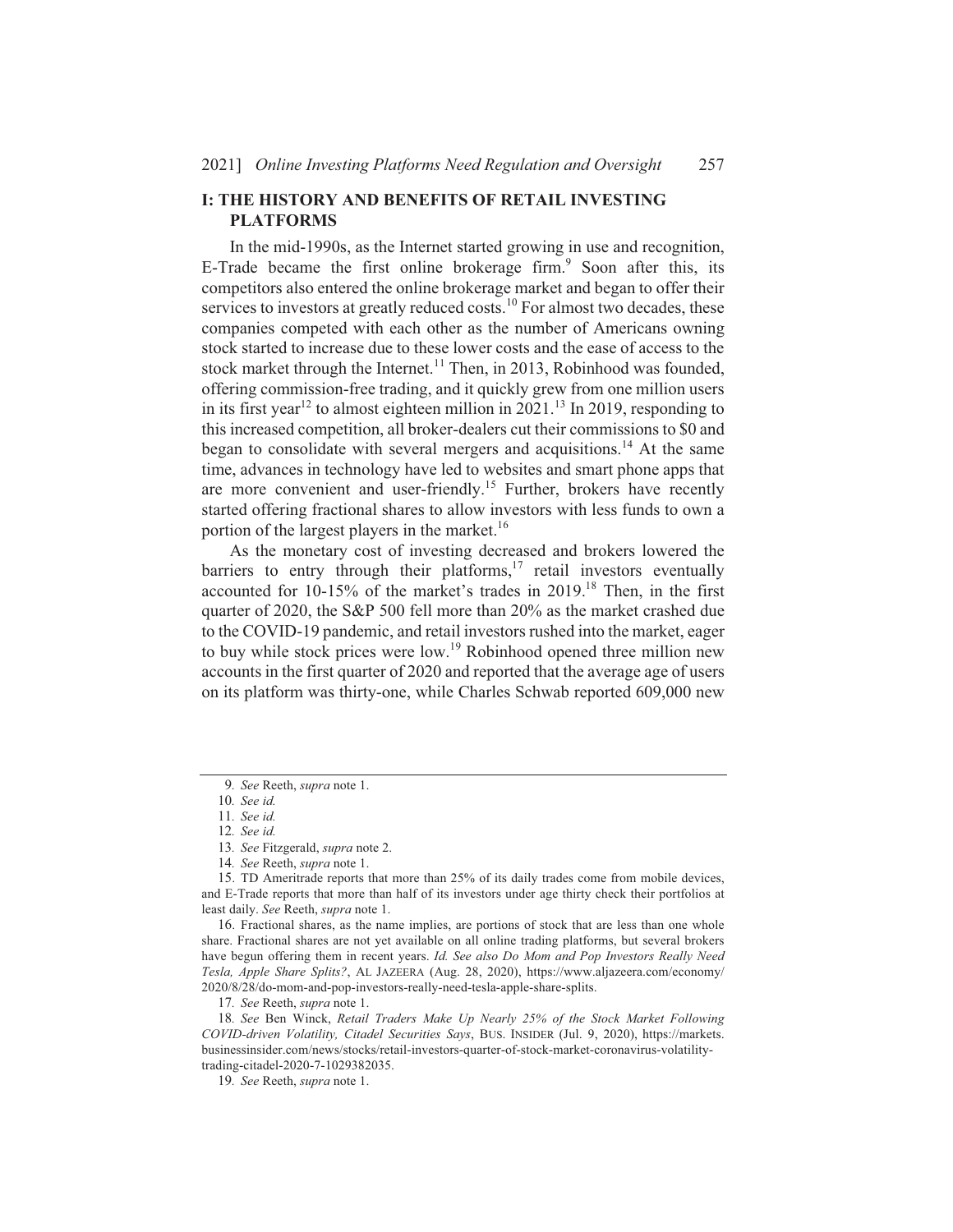accounts, setting a record for the brokerage.<sup>20</sup> By March 2021, Larry Tabb, a market structure analyst at Bloomberg Intelligence, estimated that retail investors accounted for 23% of all U.S. stock market activity.<sup>21</sup> Many of these new investors were millennials with more time on their hands when the country shut down with stay-at-home orders.<sup>22</sup> Popular forms of entertainment, such as sports, concerts, and live TV, were halted, and employers shifted to a work-from-home model,<sup>23</sup> exponentially increasing the average American's free time.

Such growth in the online broker-dealer market is generally viewed as a good thing.<sup>24</sup> As competition increases among broker-dealers, lowering costs and leading to technological advances, the accessibility of the stock market to retail investors grows.<sup>25</sup> Robinhood itself was founded with the mission to "democratize finance for all."<sup>26</sup> In a letter to lawmakers, David Dusseault, the President and COO of Robinhood Financial LLC, explained that the company fundamentally believes that "participation in the U.S. capital markets is empowering."<sup>27</sup> Robinhood aims to use one of the "best available" tools for individual wealth creation," the stock market, to provide Americans with a way to take greater ownership of their financial future.<sup>28</sup> As more players enter the market, Robinhood anticipates that the "gap between the 'haves' and the 'have-nots'" will shrink and lead to a more robust economy.<sup>29</sup>

Retail investors' activity in the market can also have significant impacts on the companies they are investing in.<sup>30</sup> Retail investors tend to drive overall

<sup>20.</sup> See id. Robinhood has also reported that half of its new customers in 2020 are first-time investors. See Matt Egan, This Market Mayhem Will Test Robinhood's Newbie Investors, CNN BUS. (Sept. 4, 2020), https://www.cnn.com/2020/09/04/investing/stock-market-robinhood-nasdaq /index.html.

<sup>21.</sup> See Katie Martin and Robin Wigglesworth, Rise of the Retail Army: The Amateur Traders Transforming Markets, FIN. TIMES (Mar. 9, 2021), https://www.ft.com/content/7a91e3ea-b9ec-46 11-9a03-a8dd3b8bddb5.

<sup>22.</sup> See Reeth, supra note 1.

<sup>23.</sup> Additionally, the \$1,200 stimulus package checks put more cash into Americans' hands just as the market was rebounding 18% in the second quarter of 2020. See id.

<sup>24.</sup> See James Chen, Robinhood Pays Settlement, but Gamification Remains a Concern, INVESTOPEDIA (Dec. 21, 2020), https://www.investopedia.com/robinhood-pays-settlement-butgamification-remains-a-concern-5093195.

<sup>25.</sup> Tim Welsh, CEO of Nexus Strategy, told CNBC, "I think a lot of the innovation around trading commissions has really driven the accessibility of the markets for everyone." See Klender, supra note 1.

<sup>26.</sup> See Careers, supra note 4.

<sup>27.</sup> See Letter from David Dusseault, President and COO, Robinhood, to Brad Sherman et. al., Rep. H.R. (Aug. 7, 2020).

<sup>28.</sup> See id.

<sup>29.</sup> See id.

<sup>30.</sup> See Edward Ongweso Jr., Tesla and Apple Stock Split, Investors Crash Robinhood, Nothing Makes Sense, VICE (Aug. 31, 2020), https://www.vice.com/en\_us/article/3azeeb/tesla-and-applestock-split-investors-crash-robinhood-nothing-makes-sense; see also Kelly Anne Smith, Robinhood & Hertz: The Troubling Saga of a Bankrupt Stock, FORBES (June 24, 2020), https:// www.forbes.com/advisor/investing/robinhood-bankrupt-hertz/; Jacob Kastrenakes, Zoom Saw a Huge Increase in Subscribers – and Revenue – Thanks to the Pandemic, THE VERGE (June 2, 2020),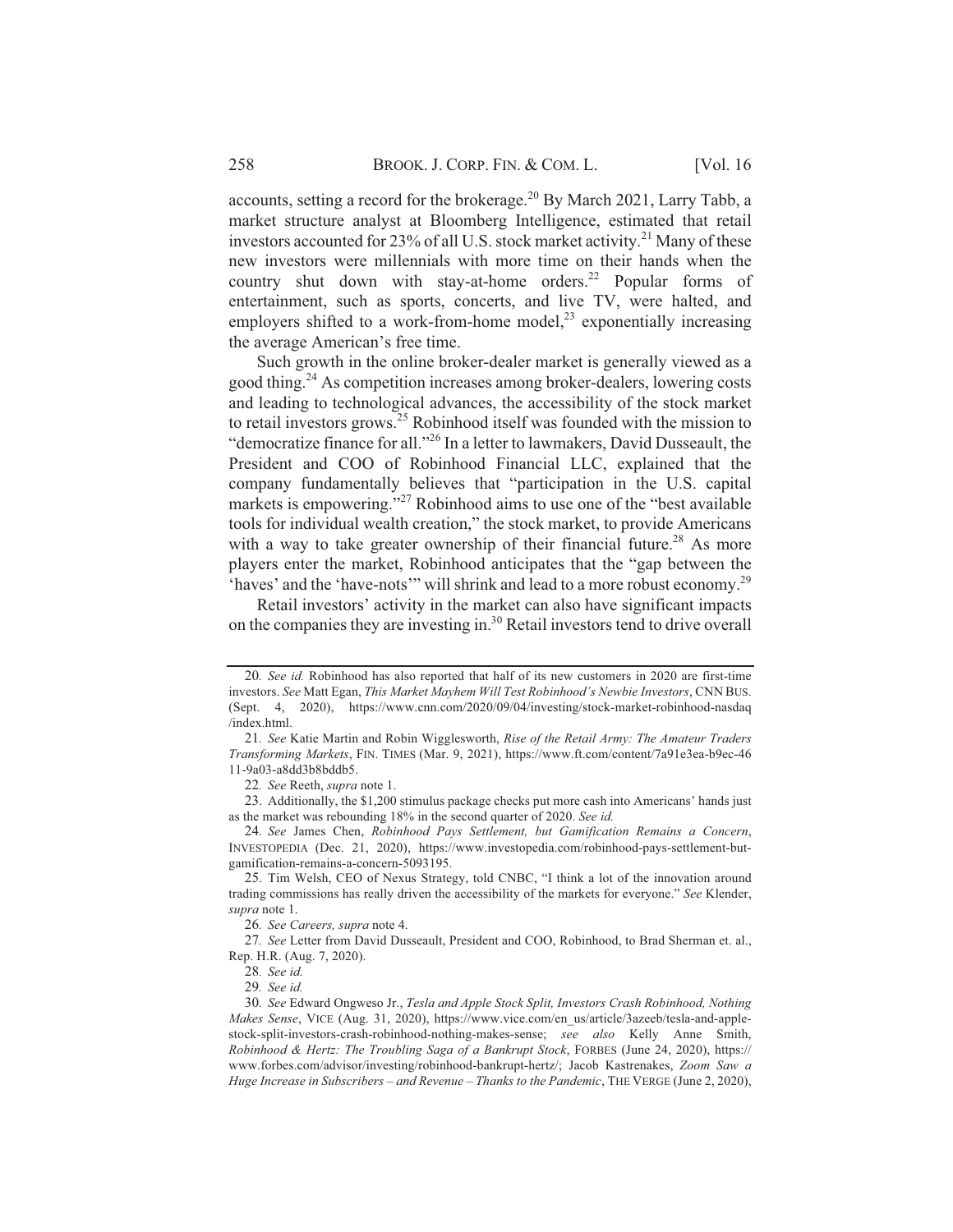market sentiment<sup>31</sup> and can certainly be viewed as one of the major sources of liquidity in the market.<sup>32</sup> Take, for example, the stock splits of both Apple and Tesla in August 2020. Following both companies' announcements, their stock prices surged for weeks, and in the hours after the splits went into effect, both companies added billions of dollars to their market capitalizations.<sup>33</sup> On the day of the split, several major trading platforms experienced issues and outages due to the surge in demand, demonstrating the high level of activity on the part of retail investors.<sup>34</sup> This sizeable reaction is noteworthy given that stock splits are only cosmetic changes to stock prices that do not reflect any fundamental changes in a company's earnings, cash flow, or value.<sup>35</sup> This would seem to suggest that retail investors place some sort of intrinsic value on owning full shares (as opposed to fractional shares) of companies and a greater number of these full shares, despite the fact that there should be no difference in their expected return from an economic standpoint.

Additionally, as mentioned above, this surge in investing while prices were down has sent shares of bankrupt and struggling companies soaring.<sup>36</sup> On May 22, 2020, Hertz, the second-largest car rental agency in the country, filed for Chapter 11 bankruptcy as a result of the COVID-19 pandemic's effect on the company's revenue.<sup>37</sup> As is typical following a bankruptcy filing, Hertz's stock price plummeted to around \$0.56 per share.<sup>38</sup> However, between May 26 and June 8, its share price increased nearly 900%, reaching \$5.53 per share – an unexpected (and seemingly illogical) occurrence after a bankruptcy filing.<sup>39</sup> As trading professionals watched this strange market reaction in horror, it quickly became apparent that retail investors served as a significant force behind the phenomenon.<sup>40</sup> According to Robinhood's previously publicly available data on its users' holdings and trading activity,<sup>41</sup> the number of Robinhood accounts owning shares of Hertz jumped

34. Id.

https://www.theverge.com/2020/6/2/21277006/zoom-q1-2021-earnings-coronavirus-pandemicwork-from-home; Jones, *supra* note 3.

<sup>31.</sup> See Adam Hayes, Retail Investors, INVESTOPEDIA (Feb. 17, 2021), https://www.invest opedia.com/terms/r/retailinvestor.asp.

<sup>32.</sup> See Winck, supra note 18.

<sup>33.</sup> As of August 31, 2020, Tesla was up 70% since its announcement on August 11, and Apple was up 32% since its announcement on July 30, 2020. See Ongweso, *supra* note 30.

<sup>35.</sup> See Egan, supra note 20.

<sup>36.</sup> See Reeth, supra note 1; Jones, supra note 3.

<sup>37.</sup> See Smith, supra note 30.

<sup>38.</sup> See id.

<sup>39.</sup> See id.

<sup>40.</sup> See id.

<sup>41.</sup> Robinhood previously published information to the public about trends in investor activity on its platform, including the number of accounts that held a particular stock, but in August 2020, it stopped this practice. See Jeff John Roberts, Robinhood Will No Longer Share Stock 'Popularity Data' With Sites Like Robintrack, FORTUNE (Aug. 10, 2020), https://fortune.com/2020/08/10/ robinhood-popularity-data-robintrack-stock-market-trading-tracker/.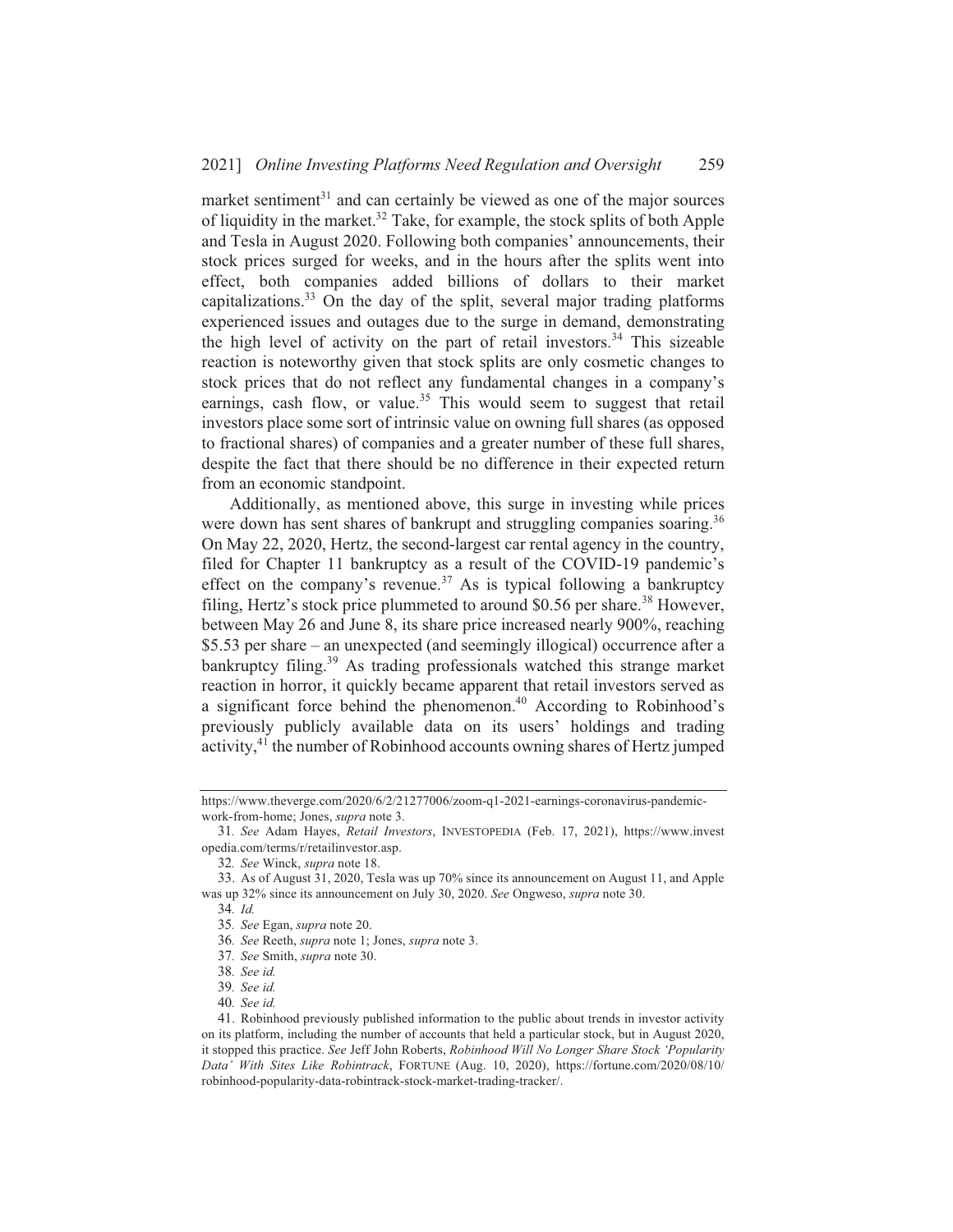from nearly 43,000 pre-bankruptcy filing to nearly 171,000 by mid-June.<sup>42</sup> Professionals viewed this response as "irrational exuberance" by retail investors who did not understand that the shares would probably lead to a total loss.<sup>43</sup> Regardless of the advisability of their actions, retail investors clearly helped to prop up Hertz's stock price at a time when it was worth next to nothing, further demonstrating their lack of market knowledge and experience.<sup>44</sup>

Another example that serves to illustrate the effect of retail investors' unchecked enthusiasm on public companies can be seen with what happened in March 2020 with the stock prices of Zoom Technologies and Zoom Video Communications.<sup>45</sup> As the COVID-19 pandemic shutdown forced workplaces and schools to quickly switch to online environments, Zoom Video Communication's video-conferencing platform quickly grew in popularity.<sup>46</sup> Presumably hoping to purchase shares of the growing company, investors rushed to purchase shares with the ticker "ZOOM."<sup>47</sup> What they likely did not realize was that this ticker belonged to Zoom Technologies, and not to Zoom Video Communications (whose ticker is "ZM").<sup>48</sup> Over the course of just a few days, Zoom Technologies' shares rose 1,800% before the SEC froze trading.<sup>49</sup> The SEC cited "concerns about investors confusing this issuer with a similarly named Nasdaq-listed issuer."<sup>50</sup> Two weeks later, when it resumed trading with the new ticker "ZTNO," Zoom Technologies' shares returned to their pre-pandemic prices.<sup>51</sup> This temporary surge in Zoom Technologies' stock price, at a time when the company had made no public disclosures in several years,<sup>52</sup> is illogical and highlights the lack of knowledge and experience of many retail investors who are now actively participating in the stock market.

However, the most well-known and startling example of retail investors' newfound ability to control the stock market is the GameStop meme stock

<sup>42.</sup> See Smith, supra note 30.

<sup>43.</sup> See id.

<sup>44.</sup> On June 30, 2021, Hertz successfully exited bankruptcy after eliminating almost all its corporate debt and was able to provide a payout to shareholders: this is something very unusual in Chapter 11 cases. See Andrew Bary, Hertz Exits Bankruptcy. What Investors Can Expect., BARRON'S (June 30, 2021), https://www.barrons.com/articles/hertz-shares-rise-as-bankruptcy-exit -approaches-51625078681.

<sup>45.</sup> See Kastrenakes, supra note 30.

<sup>46.</sup> See id.

<sup>47.</sup> See Thomas Yeung, What Hertz Stock Says About the Perils of Investing in the Robinhood Era, INVESTORPLACE (July 24, 2020), https://investorplace.com/2020/07/hertz-stock-perils-ofinvesting-robinhood/.

<sup>48.</sup> See id.

<sup>49.</sup> See id.

<sup>50.</sup> See Jen Wieczner, 'ZOOM' Stock Halted After Investors Confuse It With Zoom Video Stock, FORTUNE (Mar. 26, 2020), https://fortune.com/2020/03/26/zoom-stock-halt-zm-ticker/.

<sup>51.</sup> See Yeung, supra note 47.

<sup>52.</sup> See Denham Sadler, Zoom Stock Mix-up Results in Trading Halt, ACS INFORMATIONAGE (Mar. 31, 2020), https://ia.acs.org.au/article/2020/zoom-stock-mix-up-results-in-trading-halt.html.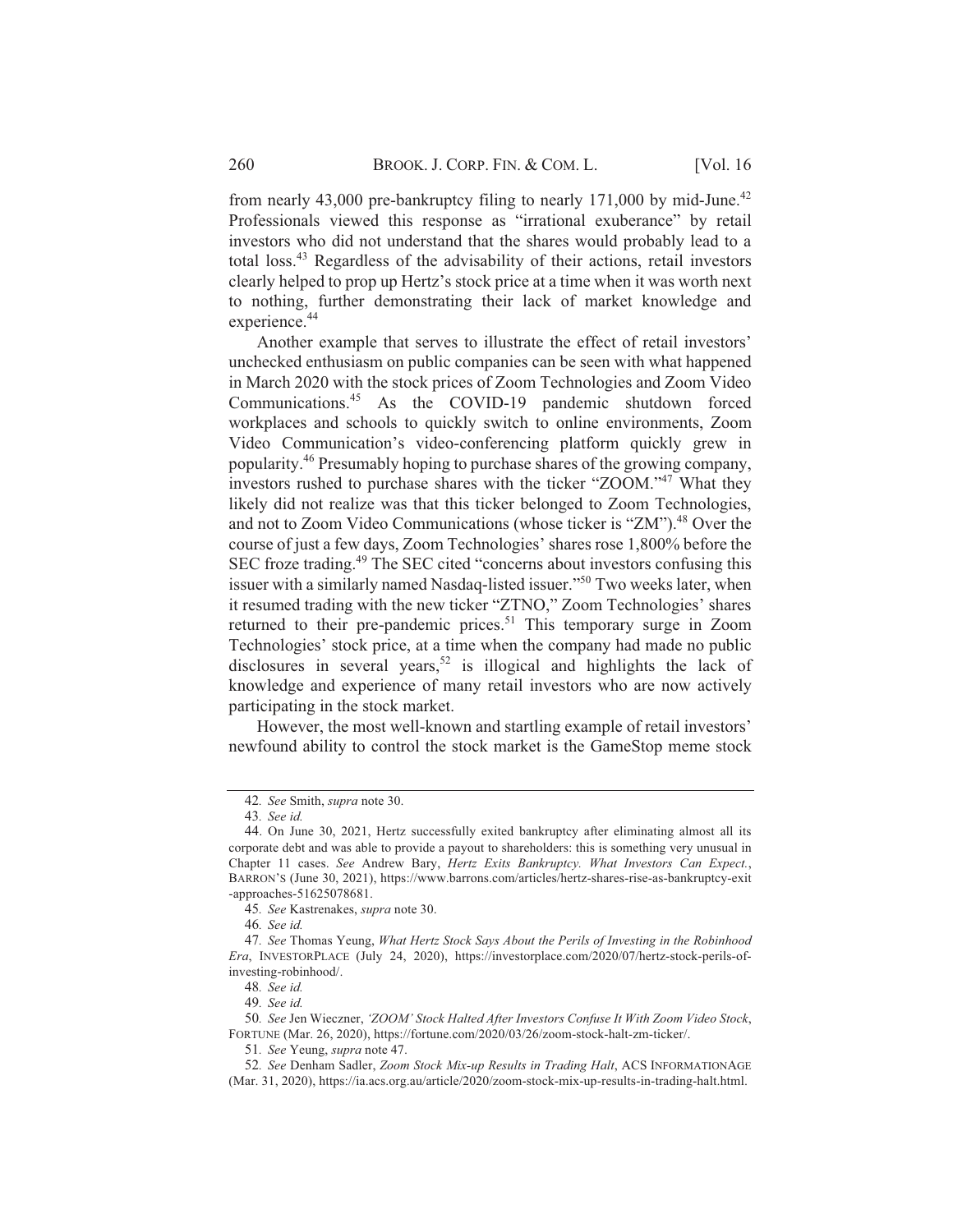frenzy of January 2021. In late 2020, retail investors, communicating on the social media site Reddit, started buying shares of GameStop, a video game retailer whose outdated business model had led its stock price to decrease to \$3 from \$50 in 2014.<sup>53</sup> By December, the stock price was back up to around \$20 which grabbed the attention of several hedge fund analysts who found the stock to be overpriced and began shorting the stock, betting that the price would fall again as the market corrected itself.<sup>54</sup> However, users on the Reddit page known as WallStreetBets saw this activity and rallied together to buy and hold more GameStop stock in order to push the stock price higher and cause significant losses for the hedge funds.<sup>55</sup> During the month of January 2021, GameStop saw its stock price peak at \$483 due to this surge in activity headed by retail investors, at which point Robinhood halted purchases of GameStop and other similarly surging stocks on its platform.<sup>56</sup> This dramatic and unfounded rally is estimated to have cost hedge funds almost \$20 billion before the stock price returned to a more reasonable amount.<sup>57</sup>

Most concerning of all, this entire frenzy was not necessarily the result of any beliefs that GameStop as a company was fundamentally worth \$483 per share.<sup>58</sup> The plan to buy and hold the stock was formulated on WallStreetBets by a significant enough number of retail investors who simply wanted to beat the hedge funds at their own game.<sup>59</sup> Other struggling companies shorted by hedge funds, such as AMC Entertainment and BlackBerry, were also targeted by these same users and saw dramatic increases and volatility in their stock prices.<sup>60</sup> While many of these retail investors were able to cash in and see significant profits, others took out significant loans and bet most of their savings on these stocks, only to lose almost everything they put in.<sup>61</sup>

Robinhood critics cite to these and other concerns as examples for why greater regulation is needed over the broker-dealer. Most seem to argue that Robinhood's \$0 commissions business model and user interface, whose design attracts young, inexperienced investors to trading products that are

<sup>53.</sup> See Jones, supra note 3.

<sup>54.</sup> See id.

<sup>55.</sup> See id.

<sup>56.</sup> See id.

<sup>57.</sup> See id. In the week following this frenzy, GameStop's stock price tumbled to around \$50 as the "unsustainable bullish sentiment" of the retail investors waned and many began selling their positions. See id.

<sup>58.</sup> See Martin and Wigglesworth, supra note 21.

<sup>59.</sup> See Jones, supra note 3; Martin and Wigglesworth, supra note 21.

<sup>60.</sup> See Yun Li, GameStop, Reddit and Robinhood: A Full Recap of the Historic Retail Trading Mania on Wall Street, CNBC (Jan. 30, 2021), https://www.cnbc.com/2021/01/30/gamestop-redditand-robinhood-a-full-recap-of-the-historic-retail-trading-mania-on-wall-street.html.

<sup>61.</sup> See Rachel Louise Ensign, GameStop Investors Who Bet Big - and Lost Big, WALL ST. J. (Feb. 15, 2021), https://www.wsj.com/articles/gamestop-investors-who-bet-bigand-lost-big-11613 385002.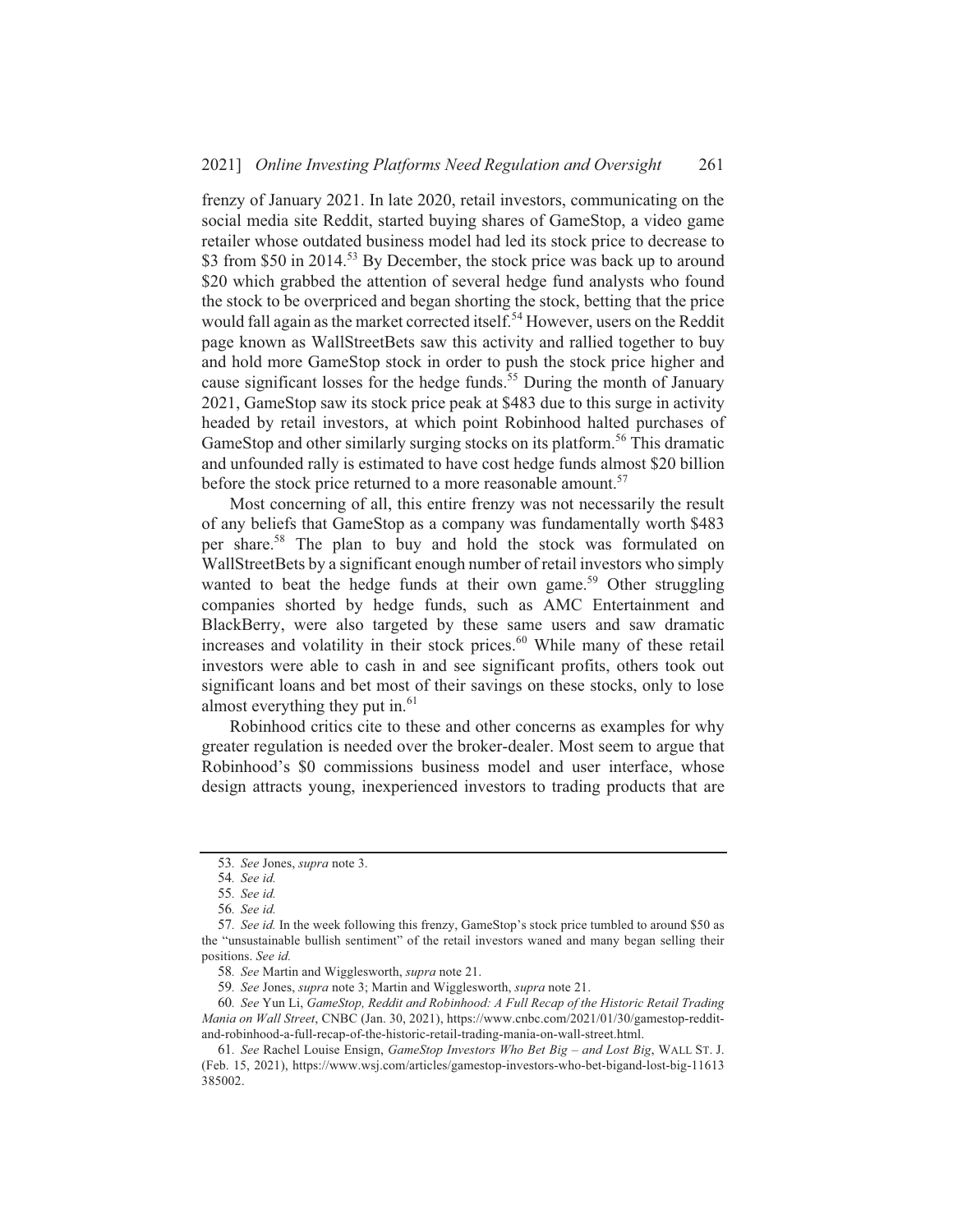often reserved for experienced investors, "gamifies" stock trading.<sup>62</sup> Further, complex trading products, like options, are just a few clicks and swipes away from most users, and it is difficult to find guidance on how to use these products.<sup>63</sup> Indeed, the simplicity of the app inherently means that there is limited information and few tools available to customers when making investment decisions.<sup>64</sup> The interface, which makes continuing a trade easier than canceling it and provides a list of the most popular stocks on its home page, appears to use behavioral nudges to promote active trading.<sup>65</sup> Behavioral nudges and gamification like this can be used to achieve positive outcomes like eating healthier and saving more money.<sup>66</sup> Gamification, when implemented properly, is one of the strongest arguments for how to engage and educate retail investors.<sup>67</sup> However, as Investopedia points out, "when these nudges, notifications, achievements, and other psychological tools are turned toward investing ... it erases the already thin line between playing the market and playing the slots."<sup>68</sup> Robinhood makes it "too easy, and too fun, to wager money on stocks and more complicated investments."<sup>69</sup>

This leads critics to question the ethics of Robinhood's business model.<sup>70</sup> Robinhood has sold itself on the story of helping the "little guy" by taking from the rich (the Street) to give to the poor (retail investors).<sup>71</sup> However, the

64. See Chen, supra note 24.

65. In fact, "Robinhood users traded 40 times the number of shares as Charles Schwab customers and nine times that of E\*Trade users in the first quarter of 2020, as measured by share per dollar in customer accounts." Bieber, *supra* note 5.

66. See Chen, supra note 24.

67. See Annie Massa and Edward Robinson, Robinhood's Role in the 'Gamification' of Investing, BLOOMBERG WEALTH (Dec. 19, 2020), https://www.bloomberg.com/news/articles/2020 -12-19/robinhood-s-role-in-the-gamification-of-investing-quicktake.

68. Chen, supra note 24.

69. Massa and Robinson, *supra* note 67. In response to this scrutiny, Robinhood has taken steps like adding more educational resources to its platform and removing the once-notorious confetti burst that was seen when a user placed a trade. See Fitzgerald, supra note 2.

70. See Salzman, supra note 6.

71. See Jeff Kauflin, Antoine Gara, and Sergei Klebnikov, The Inside Story of Robinhood's Billionaire Founders, Option Kid Cowboys and the Wall Street Sharks That Feed on Them, FORBES (Aug. 19, 2020), https://www.forbes.com/sites/jeffkauflin/2020/08/19/the-inside-story-ofrobinhoods-billionaire-founders-option-kid-cowboys-and-the-wall-street-sharks-that-feed-on-them /?sh=e5c6169268dc.

<sup>62.</sup> See Dean Seal, Robinhood Users Blast 'Game-Like Interface' in Amended Suit, LAW360 (Aug. 24, 2020), https://www.law360.com/articles/1303840/robinhood-users-blast-game-like-inter face-in-amended-suit.

<sup>63.</sup> See Christopher Robbins, Is Robinhood the Hero That Today's Investors Need?, FIN. ADVISOR (Nov. 1, 2020), https://www.fa-mag.com/news/is-robinhood-the-hero-that-today-s-invest ors-need-58634.html. Compare this to TradeZero, another commission-free broker-dealer which provides its users with access to fractional shares, options, and margin trading. See id. TradeZero does not open margin accounts for users under the age of twenty-one, and the broker-dealer monitors users' activity, intervening when the activity does not match a user's stated risk preferences and goals. See id. While comparing the company to Robinhood, TradeZero's founder, Dan Pipitone stated, "We don't want to be synonymous with a dating app where you can just swipe up to trade."  $Id$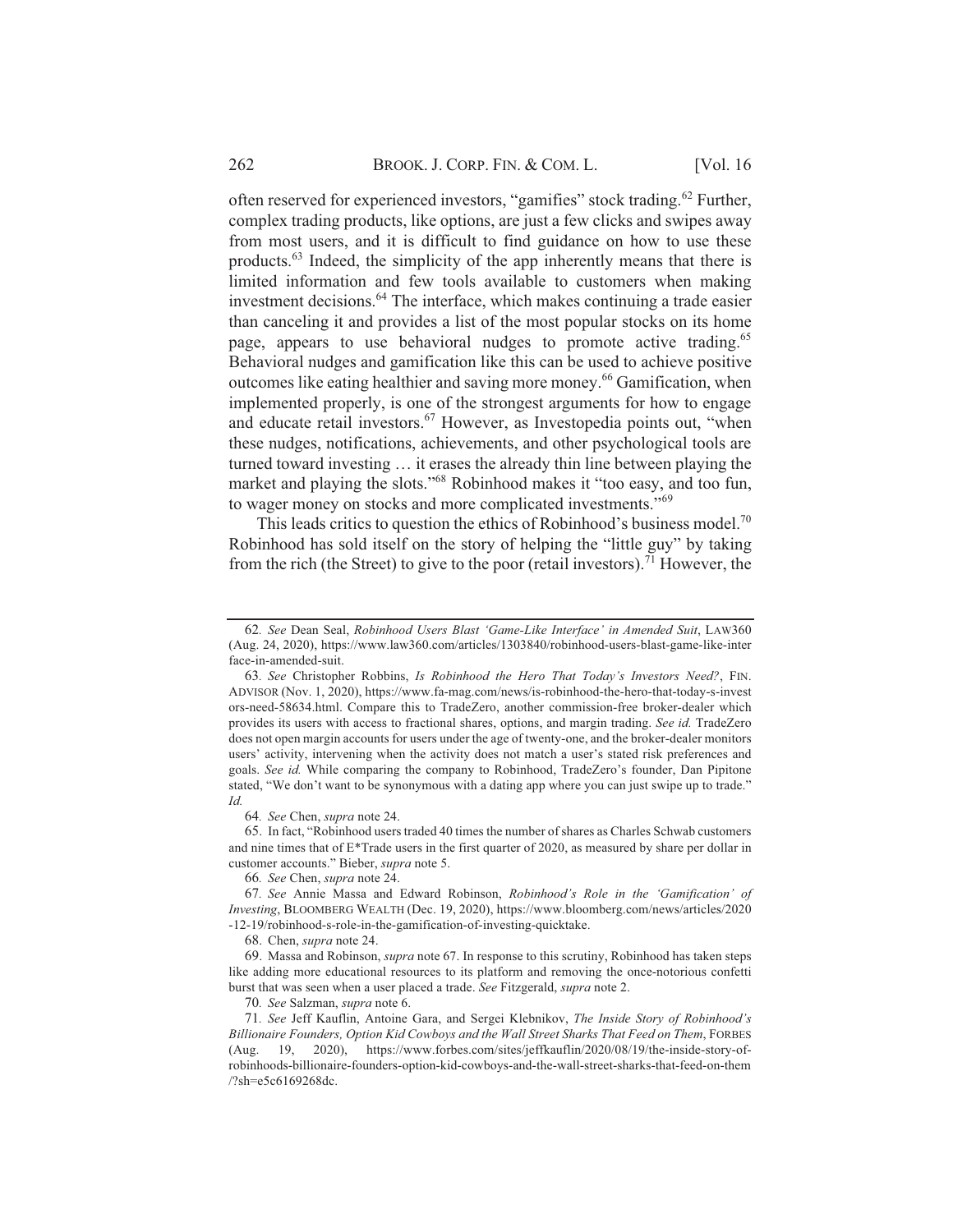broker-dealer earns most of its revenues through payment-for-order flow.<sup>72</sup> This leads to a possible conflict of interest: the more Robinhood encourages users to trade (through the behavioral nudges discussed above), the more revenue it stands to generate.<sup>73</sup> Even more concerning is that "academic research has shown that self-guided investors do worse the more actively they trade."<sup>74</sup> With such a business model, it would seem Robinhood is actually "selling the little guy to rich market operators."<sup>75</sup> In December 2020, Robinhood agreed to a \$65 million settlement with the SEC over charges that it failed to disclose its relationships with the firms it utilized to process trades and that it failed to seek the "best reasonably available terms" when executing customer orders.<sup>76</sup> By completing customer trades at less-than-optimal prices, Robinhood is estimated to have robbed customers of \$34.1 million.<sup>77</sup> In June 2021, FINRA hit the company with a record-breaking \$70 million fine due to "years of regulatory issues and negligence" and for misleading its customers.<sup>78</sup> Further, as a result of the halted trading implemented at the height of the GameStop frenzy, Robinhood is now facing several class action lawsuits alleging that it "broke [its] promise with users to let them trade as they saw fit."<sup>79</sup> Others allege the restrictions were implemented in order to protect the hedge funds it has relationships with.<sup>80</sup> Regardless of the morality of its operations, investors appear somewhat eager to back Robinhood.<sup>81</sup> The company went public in July 2021 with an initial valuation of \$32 billion, and though it was initially a volatile IPO by normal standards,<sup>82</sup> the valuation has generally hovered around \$40 billion since.<sup>83</sup>

The problem with all of this active trading (resulting from the accessibility that Robinhood provides its users to the stock market) is that it leads to higher volatility and speculation which can unnerve even

73. See id.

75. See Kauflin, Gara, and Klebnikov, supra note 71.

<sup>72.</sup> Payment for order flow is "a common although controversial practice whereby a broker receives compensation and other benefits for directing orders to different parties for trade execution." See Matthew Johnson, How Robinhood Makes Money, INVESTOPEDIA (Sept. 10, 2020), https://www.investopedia.com/articles/active-trading/020515/how-robinhood-makes-money.asp.

<sup>74.</sup> Massa and Robinson, supra note 67.

<sup>76.</sup> See Chris Isidore and Matt Egan, Robinhood Agrees to Pay a \$65 Million Fine for Deceiving Clients, CNN BUS. (Dec. 17, 2020), https://www.cnn.com/2020/12/17/investing/robinhood-secsettlement-deceptive-practices/index.html.

<sup>77.</sup> See id.

<sup>78.</sup> See Myers, supra note 5.

<sup>79.</sup> See Andrew Keshner, Lawsuits Against Robinhood in the GameStop Saga are Getting Their Day in Court - but There's One Big Snag, MARKETWATCH (Apr. 21, 2021), https:// www.marketwatch.com/story/lawsuits-against-robinhood-in-the-gamestop-saga-are-getting-theirday-in-court-but-theres-one-big-snag-11618806321.

<sup>80.</sup> See id.

<sup>81.</sup> See discussion infra notes 82-83.

<sup>82.</sup> See Myers, supra note 5.

<sup>83.</sup> See Robinhood Markets Inc., GOOGLE FIN., https://www.google.com/finance/quote/HOOD: NASDAQ (last visited Aug. 18, 2021).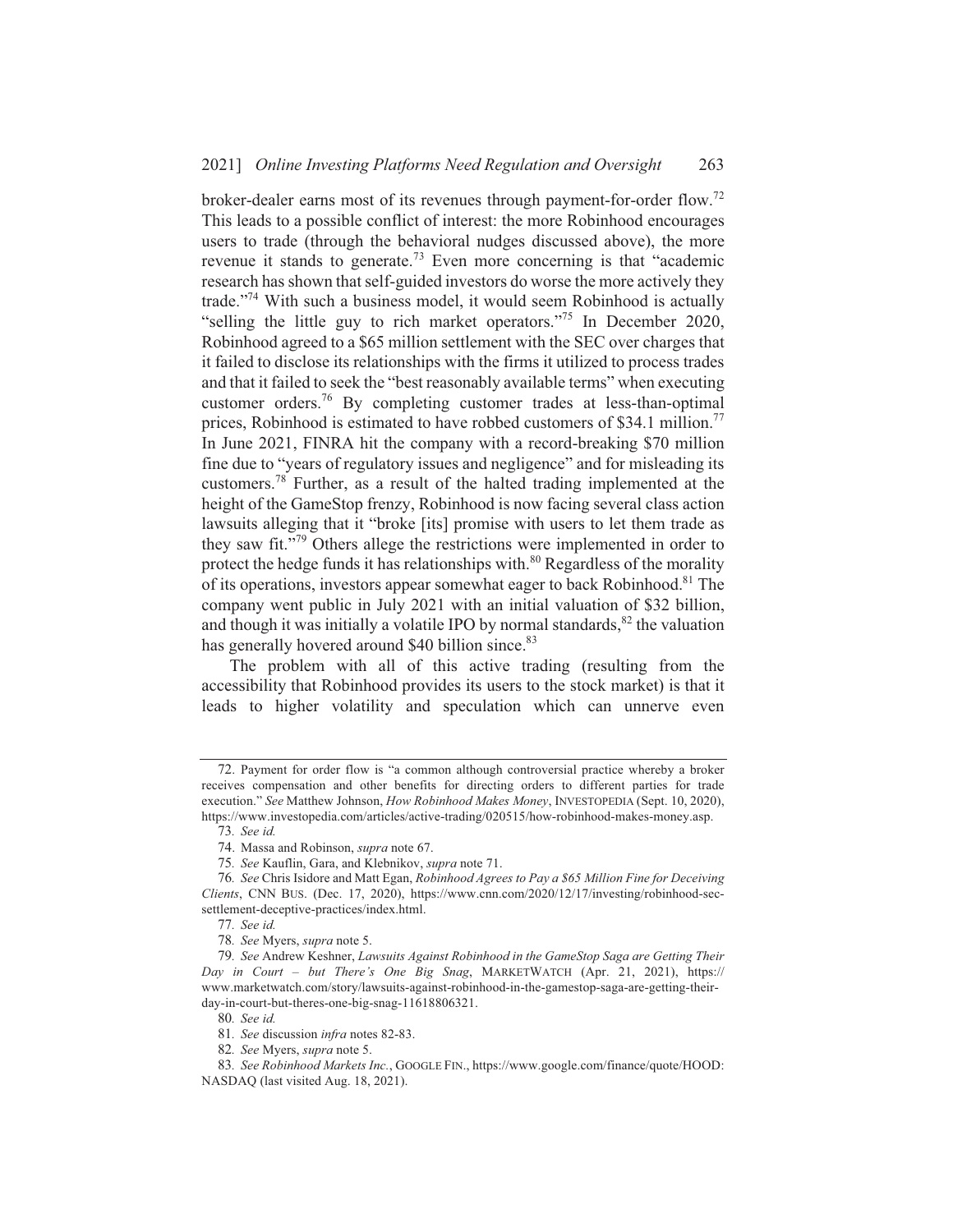experienced investors.<sup>84</sup> Nicholas Colas, the co-founder of DataTrek Research and a thirty-year Wall Street veteran, described the Robinhood crowd as "a million minnows in a lake. You know that individually they are small but then you see a mass of them and it's impressive."<sup>85</sup> Just as the examples above demonstrate, there is simply strength in numbers.<sup>86</sup>

In December 2020, citing to many of the concerns raised above, regulators in the Massachusetts Securities Division filed a complaint against Robinhood.<sup>87</sup> The complaint charges the company with failing to act in the best interests of its customers.<sup>88</sup> Specifically, the complaint points out Robinhood's "aggressive tactics to attract inexperienced investors" and "its use of gamification strategies to manipulate customers."<sup>89</sup> In a statement released with the complaint, regulators reported that 68% of Robinhood's accounts in Massachusetts were approved for options trading, despite the customers having reported limited or no investing experience,<sup>90</sup> which would be in violation of Robinhood's own rules for account approval.<sup>91</sup> The complaint alleges that Robinhood encourages "continuous and repeated engagement with its application," providing an example of one customer, with no prior investment experience, who was permitted to make over 12,700 trades in just over six months.<sup>92</sup> Secretary of the Commonwealth of Massachusetts, William Galvin, stated that "treating this like a game and luring young and inexperienced customers to make more and more trades is not only unethical, but also falls far short of the standards we require in Massachusetts."93

<sup>84.</sup> See Yeung, supra note 47.

<sup>85.</sup> Egan, *supra* note 20.

<sup>86.</sup> But see Sarah Ponczek, Robinhood Users Weren't as Reckless as Portrayed During Rally, BLOOMBERG L. (Sept. 29, 2020), https://www.bloomberg.com/news/articles/2020-09-29/robin hood-users-are-a-bit-less-nuts-than-you-were-led-to-believe (showing results from a working paper published by the National Bureau of Economic Research which supports the theory that retail investor activity actually helped stabilize the stock market during the COVID-19 crash).

<sup>87.</sup> See Pippa Stevens, Massachusetts Regulators File Complaint Against Robinhood, Alleging Manipulation of Customers, CNBC DISRUPTOR 50 (Dec. 16, 2020), https://www.cnbc.com/2020/ 12/16/robinhood-reportedly-facing-complaint-by-massachusetts-regulators-over-targeting-youngusers.html.

<sup>88.</sup> See id.

<sup>89.</sup> See id.

<sup>90.</sup> See id.

<sup>91.</sup> See Caitlin McCabe, Massachusetts Regulators File Complaint Against Robinhood, WALL ST. J. (Dec. 16, 2020), https://www.wsj.com/articles/massachusetts-regulators-to-file-complaintagainst-robinhood-11608120003.

<sup>92.</sup> See id.

<sup>93.</sup> See Stevens, supra note 87.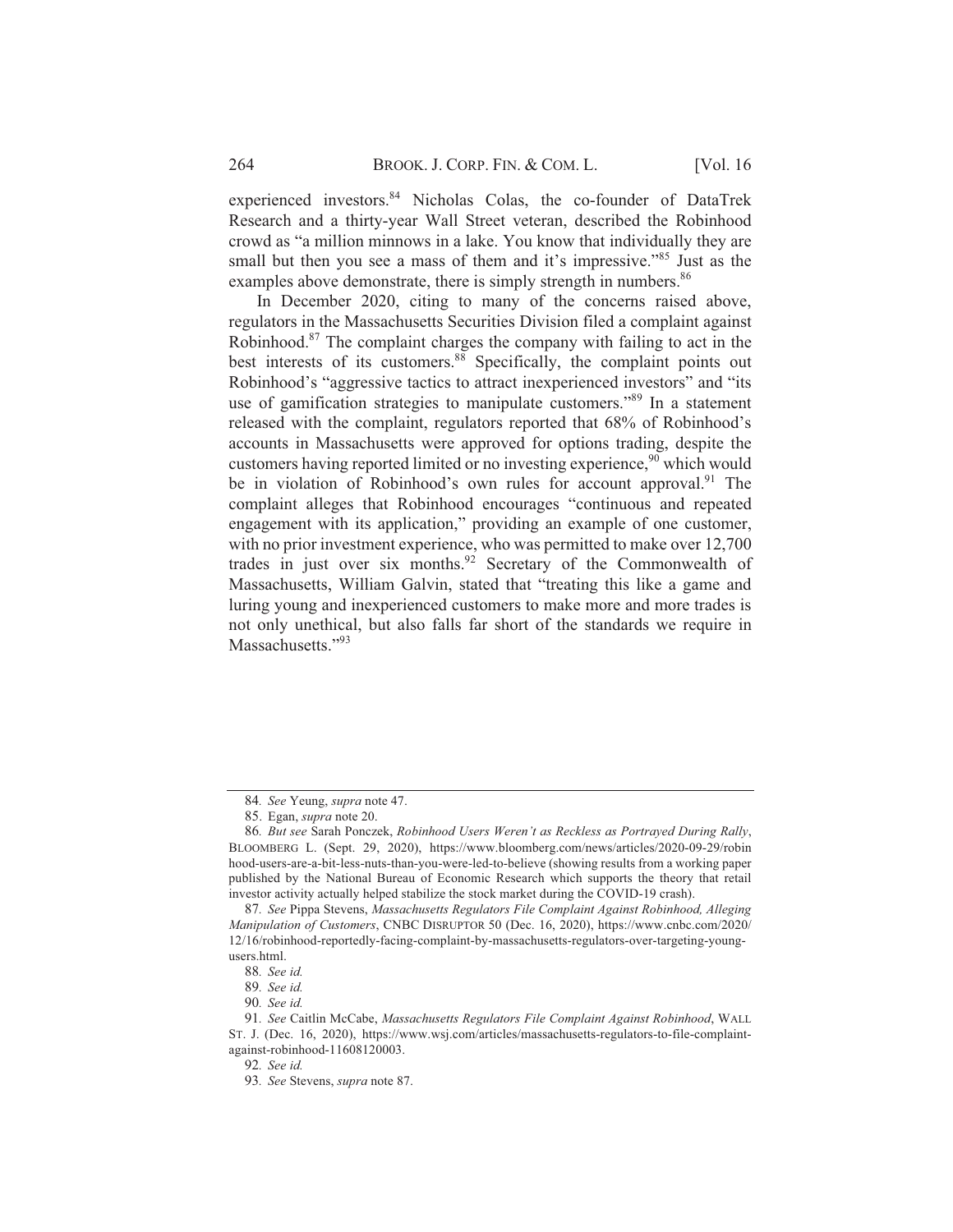#### **II: UNDERSTANDING COMPLEX AND HIGH-RISK TRADING PRODUCTS**

#### A. THE DANGERS OF COMPLEX TRADING PRODUCTS

Too much access, without adequate protections in place, can lead to dangerous consequences for retail investors with limited knowledge and experience in the stock market. As noted above, Robinhood has come under the scrutiny of several lawmakers and is facing a wrongful-death lawsuit following the suicide of one of its users, Alexander Kearns.<sup>94</sup> Kearns, a college student, had been approved to trade options using margin,<sup>95</sup> and his account balance showed a negative \$730,000 balance after performing a complex options trade.<sup>96</sup> In his suicide note, Kearns described himself as a "20-year-old with no income"<sup>97</sup> and further wrote that he was distressed by the balance and had "no idea what [he] was doing now in hindsight."<sup>98</sup> It appears that, in fact, the balance did not reflect an actual liability and was only representative of a portion of the options trade that was performed.<sup>99</sup>

Following this heartbreaking news, six members of Congress sent a letter to Robinhood outlining several of their concerns about training and safeguards for its customers.<sup>100</sup> They began the letter by pointing out, "by seeking to cultivate a customer base of relatively inexperienced investors, you have also taken on an especially great responsibility to make sure your customers are protected."<sup>101</sup> The members of Congress acknowledged that, in response to the tragedy, Robinhood announced planned improvements to its options trading interface, but they questioned "whether these proposed changes will have any meaningful impact on the ways your platform enables and encourages inexperienced investors to engage in high risk trading."<sup>102</sup> The letter then demanded answers to ten questions relating to the account approval process, specifically focusing on the eligibility criteria utilized by Robinhood.<sup>103</sup>

<sup>94.</sup> See Salzman, supra note 6; Kolhatkar, supra note 5.

<sup>95.</sup> Options and margin trading are explained below in Part II.B. Options can quickly be explained as contracts which give their owners rights to buy or sell 100 shares at a certain price up until a certain date. Margin trading can quickly be described as borrowing money from a broker in order to buy securities and using those securities and funds in the investment account as collateral for the loan. The combination of these two trading products dramatically amplifies an investor's risks. See infra notes 110-132 and accompanying text.

<sup>96.</sup> See Letter from Brad Sherman et. al., Rep. H.R., to Vladimir Tenev, Co-Founder and Co-CEO, Robinhood and Raiju Bhatt, Co-Founder and Co-CEO, Robinhood (July 13, 2020).

<sup>97.</sup> See id.

<sup>98.</sup> See Salzman, supra note 6.

<sup>99.</sup> See id.

<sup>100.</sup> See Letter from Brad Sherman et. al. to Vladimir Tenev, supra note 96.

<sup>101.</sup>  $Id$ 

<sup>102.</sup>  $Id$ 

<sup>103.</sup> See id.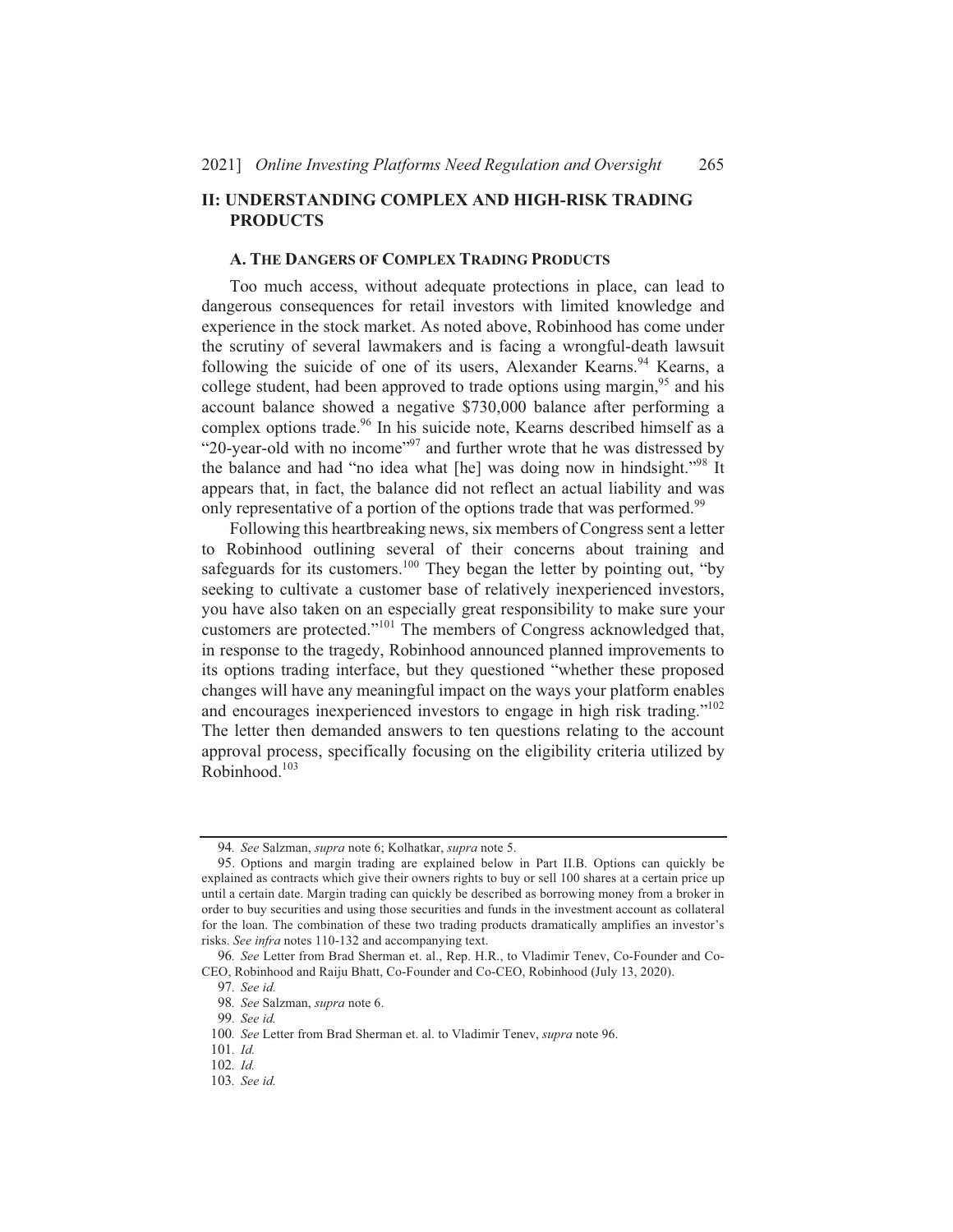In defense, Robinhood stated that not only was it in compliance with applicable FINRA rules governing broker-dealers and these high-risk product offerings, but that it was going above and beyond those requirements to improve education and clearance levels on the platform.<sup>104</sup> Robinhood answered the specific questions, explaining its plans to implement additional eligibility criteria for more complex options trades and its consideration of strengthening its financial requirements as well.<sup>105</sup> However, Robinhood did not outline its exact procedures for analyzing the self-reported data points that it collects from its customers at account opening.<sup>106</sup> Subsequently, Representative Sean Casten, one of the lawmakers included in the correspondence, said Robinhood's response letter was inadequate and that its claims of compliance with existing laws alone was not sufficient.<sup>107</sup>

#### **B. HOW DO THESE PRODUCTS WORK?**

As noted above, Robinhood is currently facing increased scrutiny and investigations, not only from lawmakers, but also from the SEC and FINRA, as well as several class action lawsuits from its own customers.<sup>108</sup> In fact, the company has actively recruited top legal talent from other financial firms such as Wells Fargo & Co. and Goldman Sachs Group, Inc. to help it fight these mounting actions.<sup>109</sup> One of the main concerns of these parties (and the critics mentioned above) is the ease of access Robinhood provides its users to two types of complex and high-risk trading products: options and margin trading.<sup>110</sup> In order to fully understand these criticisms and the dangers posed by retail investors' almost unregulated access to these trading products, it is helpful to establish a basic understanding of how they work and the potential benefits and downsides of each.

Stock options are contracts which give their owners rights to buy or sell 100 shares at a certain price (the "strike price") up until a certain date (the "expiration date").<sup>111</sup> Options contracts that allow the owner to buy shares are "call" options, and options contracts that allow the owner to sell shares are "put" options.<sup>112</sup> An option owner pays a premium for this right and will choose to exercise the option (or sell it to another investor) if the price of the

<sup>104.</sup> See Letter from David Dusseault to Brad Sherman et. al., supra note 27.

<sup>105.</sup> See id.

<sup>106.</sup> See id.

<sup>107.</sup> See Salzman, supra note 6.

<sup>108.</sup> See Bieber, supra note 5; Myers, supra note 5.

<sup>109.</sup> See Brian Baxter, Robinhood Raids Goldman, Wells Fargo, Ameritrade for Legal Pros, BLOOMBERG L. (Dec. 2, 2020), https://news.bloomberglaw.com/business-and-practice/robinhoodraids-goldman-wells-fargo-ameritrade-for-legal-pros.

<sup>110.</sup> See Letter from Brad Sherman et. al. to Vladimir Tenev, supra note 96; Caitlin Reilly, Death Draws Lawmakers' Scrutiny to Robinhood's Trading App, ROLL CALL (July 28, 2020), https:// www.rollcall.com/2020/07/28/death-draws-lawmakers-scrutiny-to-robinhoods-trading-app/.

<sup>111.</sup> See What Is an Option?, ROBINHOOD (Jan. 6, 2021), https://learn.robinhood.com/articles/4q 86vJm1iPRWhoPVzvD63r/what-is-an-option/.

<sup>112.</sup> See id.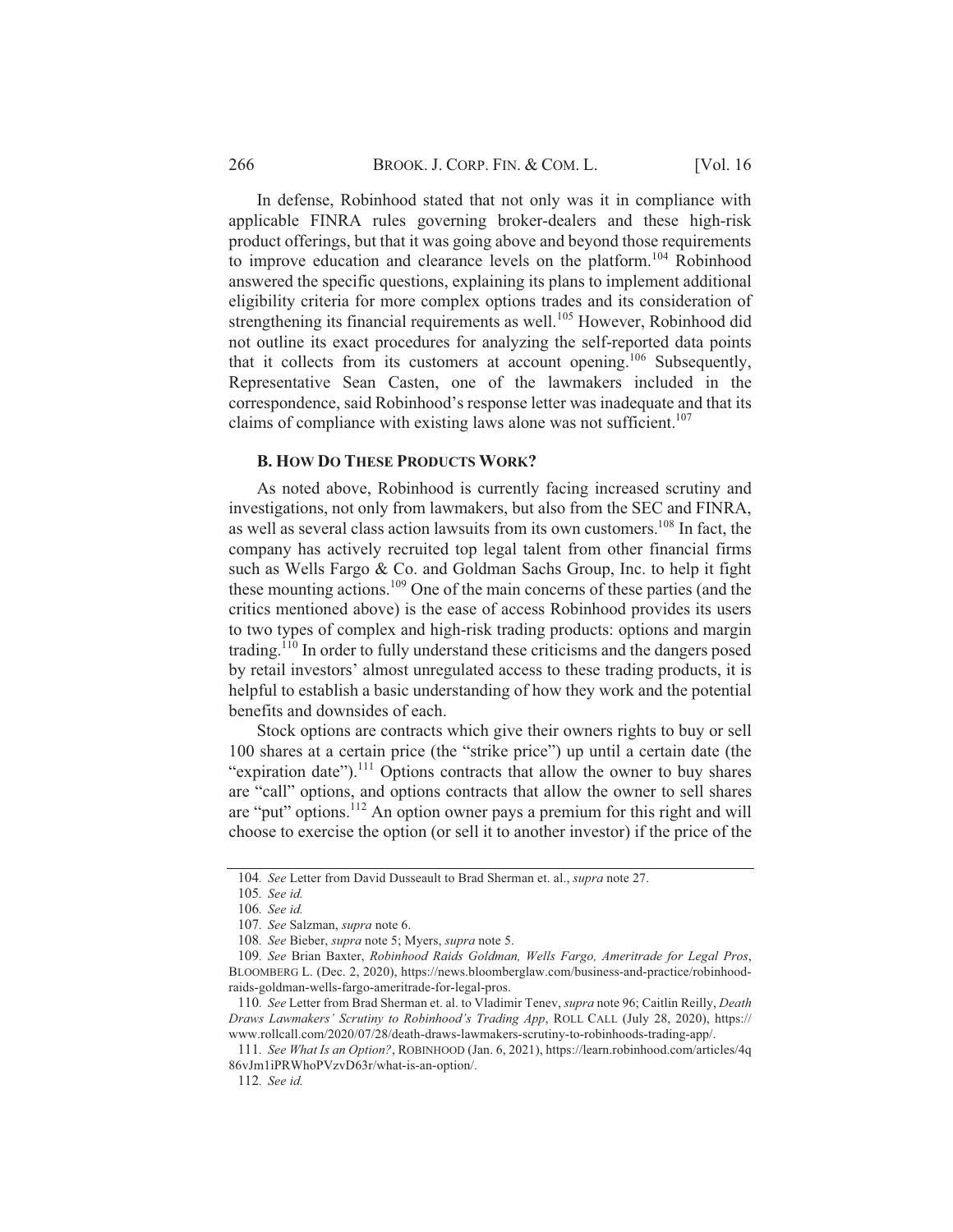underlying stock is on the correct side of the strike price.<sup>113</sup> This is known as being "in the money" (for call options, when the strike price is below the stock price, and for put options, when the strike price is above the stock price).<sup>114</sup> The reverse, when the strike price of a call option is above the stock price, or the strike price of a put option is below the stock price, is known as being "out of the money."<sup>115</sup> When the stock price and strike prices are equal, the option is said to be "at the money."<sup>116</sup> Investors will only have an incentive to exercise their options when they are in the money, which means they can buy or sell the underlying stock at a better price than if they bought or sold the same on the open market.  $117$ 

Given that the upfront financial commitment of options, the premium, is significantly lower than the cost of purchasing the shares on the open market, options allow retail investors to access the gains available from share price fluctuations without having to fork out the total share cost upfront.<sup>118</sup> Options owners are not required to exercise the option if the share prices move in the opposite direction than they were anticipating, so their losses are limited to the premium they paid.<sup>119</sup> This seems to provide retail investors with unlimited upside and the risk of only a small amount of loss.<sup>120</sup>

Margin trading involves borrowing money from a broker in order to buy securities and using those securities and funds in the investment account as collateral for the loan.<sup>121</sup> The borrower is responsible for periodic interest payments during the term of the loan.<sup>122</sup> Regulation T of the Federal Reserve Board allows borrowing up to 50% of the purchase price of the securities, but some brokers may have a higher initial margin requirement.<sup>123</sup> Once the securities have been purchased, FINRA requires a minimum 25% maintenance margin at all times, but most brokers will require a maintenance margin between 30-40% or even higher.<sup>124</sup> Margin calls occur when an investor's account falls below the broker's maintenance margin requirement; at that point, the investor will need to deposit more cash or securities into the account or sell some of the securities in order to bring the margin in line with the requirement. $^{125}$ 

124. See id.

<sup>113.</sup> See id.

<sup>114.</sup> See id.

<sup>115.</sup> See id. 116. See id.

<sup>117.</sup> If not exercised or sold, most options expire with no value. See id.

<sup>118.</sup> See id.

<sup>119.</sup> See id.

<sup>120.</sup> See id.

<sup>121.</sup> See What Is Margin?, ROBINHOOD (Dec. 7, 2020), https://learn.robinhood.com/articles/what -is-margin/.

<sup>122.</sup> See id.

<sup>123.</sup> See Margin: Borrowing Money to Pay for Stocks, U.S. SEC. & EXCH. COMM'N (Apr. 17,  $2009$ ). https://www.sec.gov/reportspubs/investor-publications/investorpubsmarginhtm.html.

<sup>125.</sup> See id.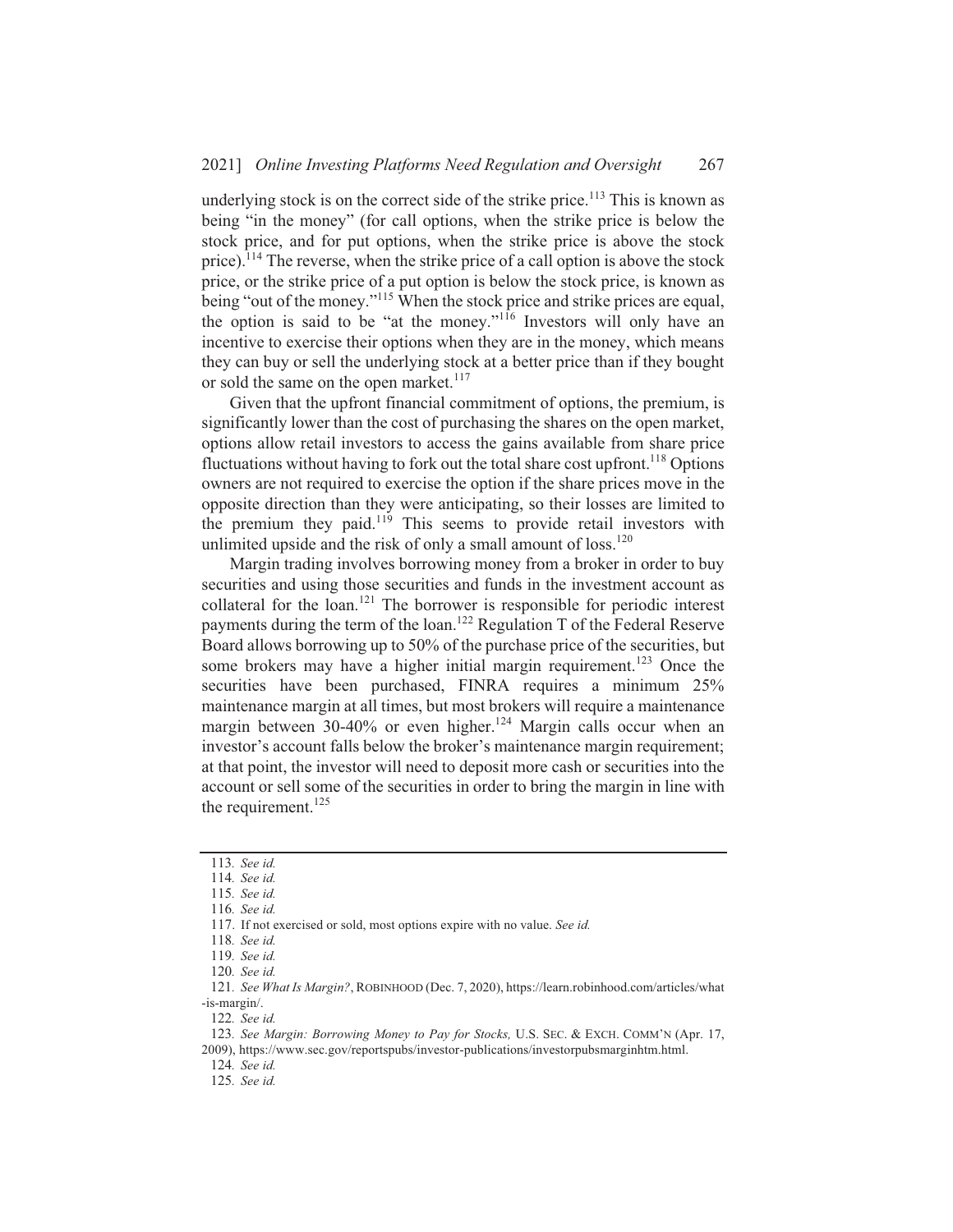Buying securities on margin boosts an investor's purchasing power and increases the size of the investment, allowing the investor to potentially magnify their expected returns.<sup>126</sup> Investors can also use this mechanism to diversify their existing portfolios by purchasing securities in different firms and industries without needing to sell the securities they already own.<sup>127</sup> Nevertheless, margin can amplify an investor's losses just as significantly as it can amplify their gains.<sup>128</sup> If the value of the securities begins to fall, the investor will be required to deposit more funds or sell the securities at the depressed price, and, just as with other loans, the investor must still repay the loan with interest, regardless of the outcome.<sup>129</sup>

When an investor combines these two products to buy and/or sell options on margin, as Alexander Kearns did, the potential gains and losses are considerably amplified.<sup>130</sup> There are multiple ways in which the two can be combined.<sup>131</sup> The one at issue in Kearns's case, a "bull put spread," involves simultaneously purchasing and selling put options, which the members of Congress described in their letter as a trade that could "reasonably [result] in major investment losses."<sup>132</sup> Generally, the combination of options' expiration dates with margin calls can cause an investor to lose everything, even more than they invested, if the market moves against them in the short  $term<sup>133</sup>$ 

Futures trading, another product not currently offered on Robinhood but worth discussing for the purposes of this Note,<sup>134</sup> has similar high-risk characteristics and is offered on several other broker platforms.<sup>135</sup> A futures contract is an agreement today between two parties on the price, quantity, and future delivery date of securities.<sup>136</sup> Whereas options give the buyer "the right, but not the obligation," to buy or sell the securities, futures impose

<sup>126.</sup> See What Is Margin?, supra note 121.

<sup>127.</sup> See Understanding the Benefits and Risks of Margin, FIDELITY, https://www.fidelity.com/ learning-center/trading-investing/trading/understanding-benefits-risks-margin (last visited Dec. 19,  $2020$ ).

<sup>128.</sup> See What Is Margin?, supra note 121.

<sup>129.</sup> See id.

<sup>130.</sup> See Reilly, supra note 110.

<sup>131.</sup> See James Chen, Option Margin, INVESTOPEDIA (Mar. 27, 2021), https://www.investo pedia.com/terms/o/option-margin.asp.

<sup>132.</sup> Letter from Brad Sherman et. al. to Vladimir Tenev, supra note 96.

<sup>133.</sup> See Jeremy Bowman, What is Margin & Should You Invest On It?, MOTLEY FOOL (July 14, 2021), https://www.fool.com/investing/2020/06/07/options-margin-and-other-risky-investmentpractice.aspx.

<sup>134.</sup> See Help Center Investing, ROBINHOOD, https://robinhood.com/us/en/support/trading (last visited Oct. 9, 2020).

<sup>135.</sup> See Chris Davis, 6 Best Online Brokers for Futures Trading and Commodities of August 2021, NERDWALLET (June 7, 2021), https://www.nerdwallet.com/blog/investing/best-onlinebrokers-futures-trading-commodities/.

<sup>136.</sup> See What Are Futures?, ROBINHOOD (Sept. 22, 2020), https://learn.robinhood.com/articles/ what-are-futures/.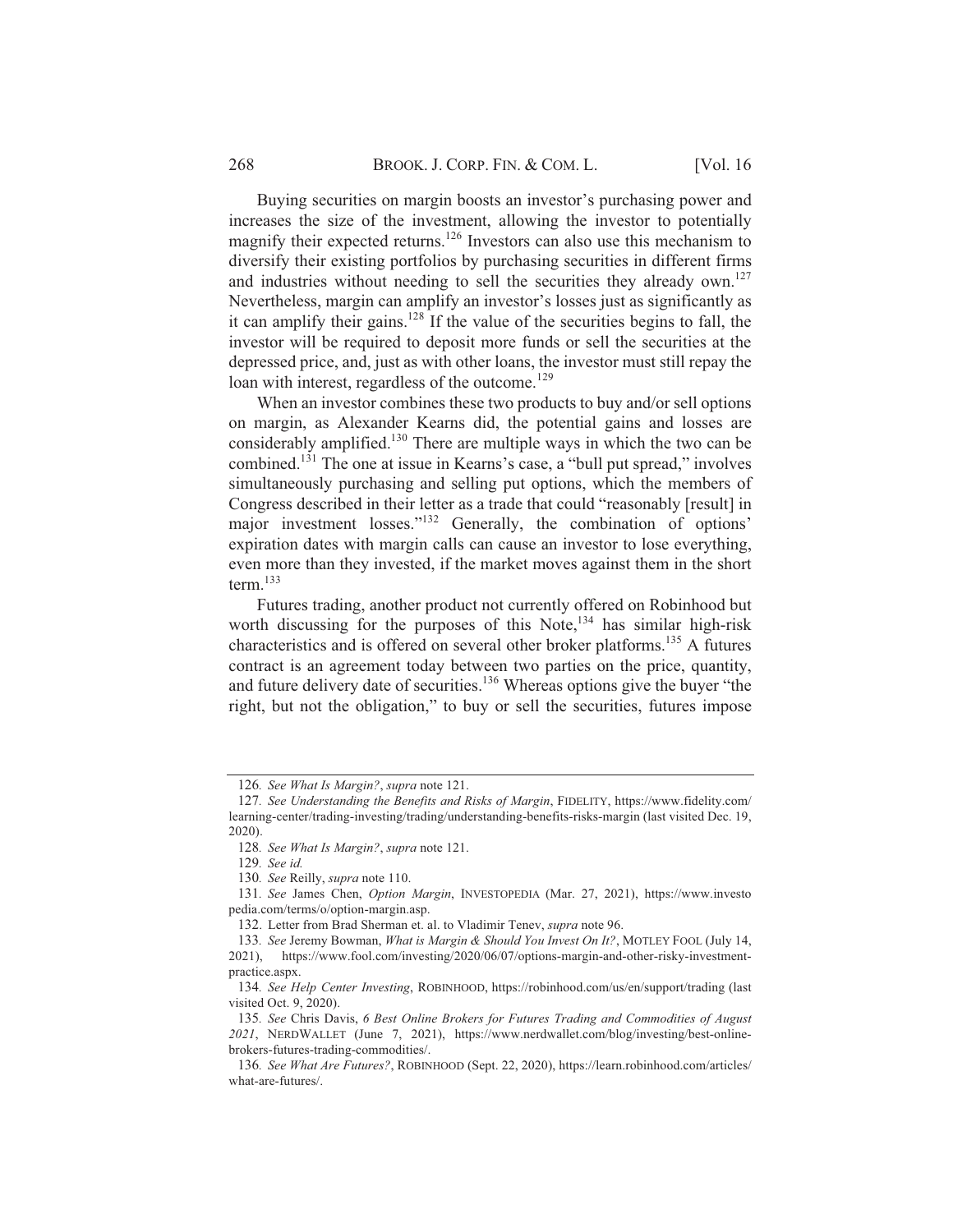obligations to buy and sell on both parties to the contract.<sup>137</sup> If the price of the securities increases, the buyer stands to profit and the seller to lose out, and vice versa when the price of the securities decreases.  $138$  Because futures contracts can be, and typically are, purchased on margin, the potential gains and losses are indefinite.<sup>139</sup> As discussed below, all of these complex and high-risk trading products are regulated by  $FINRA$  rules.<sup>140</sup>

### **III: CURRENT FINRA RULES**

All the risks associated with options, margin trading, and futures become much more concerning when viewed in light of the current FINRA rules surrounding the account opening and approval process for broker-dealers. These rules provide guidelines for the information to be collected from investors before account opening, but they fail to provide any specific methodology to be utilized when assessing that  $\hat{d}$  data,  $141$  Further, the information that is collected is self-reported by the investor.<sup>142</sup> and brokerdealers are only expected to "seek to obtain" it, while making note in their records of any investor refusal to provide.<sup>143</sup> Due to the lack of guidance from FINRA, broker-dealers differ in their approval and denial rationales, with certain companies like Robinhood appearing to be more lenient about who is allowed to access complex products.  $144$ 

The requirements for opening and approving options trading accounts are outlined in FINRA Rule 2360(b)(16).<sup>145</sup> In order to perform the due diligence required to "ascertain the essential facts relative to the customer, his financial situation and investment objectives," broker-dealers must "seek to obtain" certain self-reported information "at a minimum."<sup>146</sup> This includes the investor's age, marital status, employment status, investment objectives. investment experience and knowledge, estimated annual income, net worth, and liquid net worth.<sup>147</sup> The Rule provides that when a customer refuses to provide any of this information, the broker-dealer need only make notes indicating this in the customer's records before considering the information which was provided in order to approve or disapprove the account for options trading.<sup>148</sup> Further, the verification process for the reported information only

<sup>137.</sup> See Options vs. Futures: What's the Difference?, INVESTOPEDIA (June 1, 2021), https:// www.investopedia.com/ask/answers/difference-between-options-and-futures/.

<sup>138.</sup> See id.

<sup>139.</sup> See Jason Fernando, *Futures*, INVESTOPEDIA (Aug. 9, 2021), https://www.investopedia.com /terms/.asp.

<sup>140.</sup> See discussion *infra* notes  $141-171$ .

<sup>141.</sup> See Reilly, supra note 110; Salzman, supra note 6.

<sup>142.</sup> See Salzman, *supra* note 6.

<sup>143.</sup> See FINRA Rule 2360(b)(16) (amended 2020).

<sup>144.</sup> See Reilly, *supra* note 110; Salzman, *supra* note 6.

<sup>145.</sup> See FINRA Rule 2360(b)(16) (amended 2020).

<sup>146.</sup> See FINRA Rule 2360(b)(16)(B)-(B)(i) (amended 2020).

<sup>147.</sup> See id.

<sup>148.</sup> See FINRA Rule 2360(b)(16)(B)(iv) (amended 2020).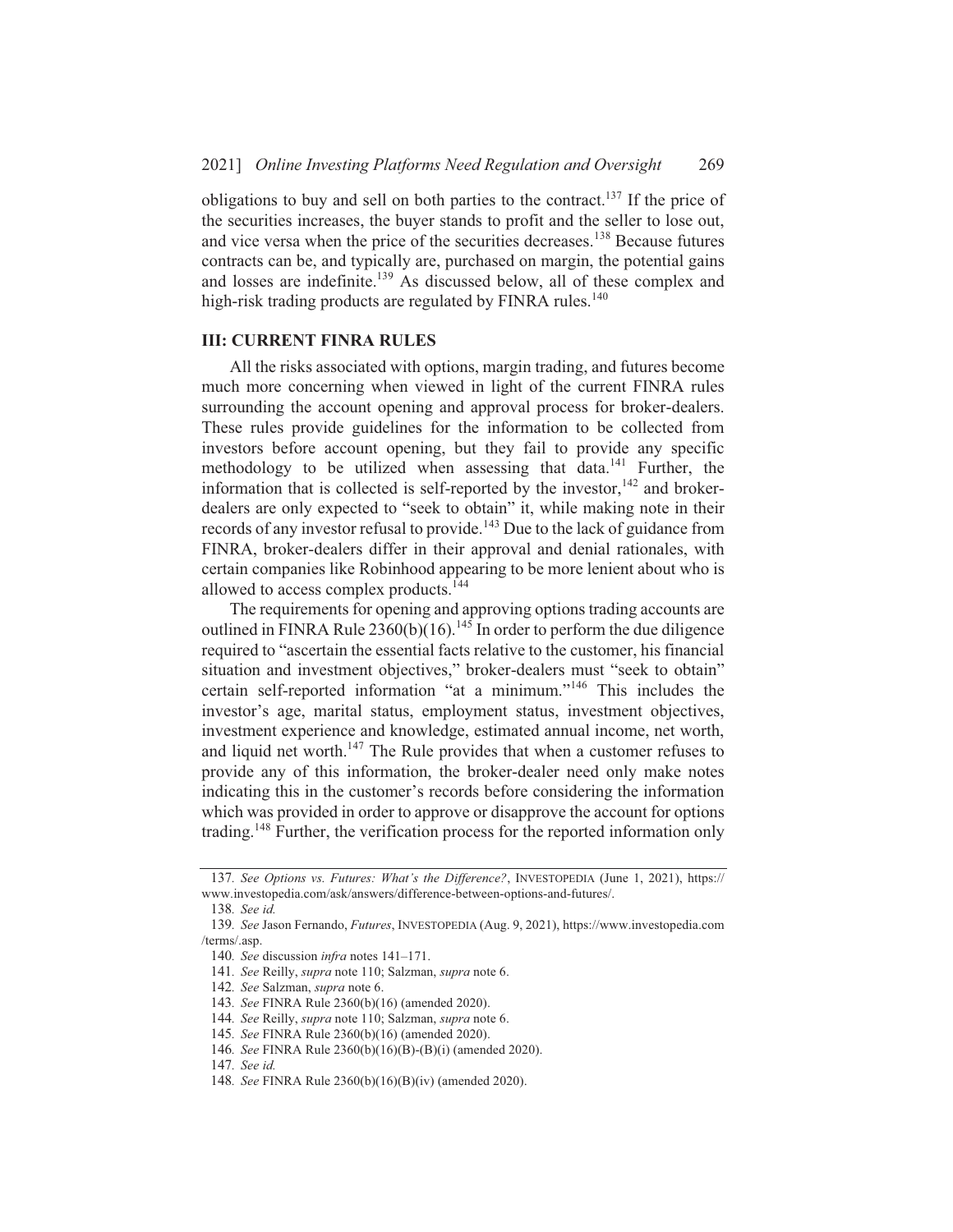entails sending it back to the investor within fifteen days of account approval; unless the investor responds with any corrections, the information is considered verified.<sup>149</sup> Broker-dealers are also required to obtain the investor's written agreement, which indicates that they are "aware of and [agree] to be bound by FINRA rules applicable to the trading of option contracts," among other things.<sup>150</sup>

The requirements for opening and approving futures trading accounts, which are substantially similar to those for options trading accounts, are outlined in FINRA Rule  $2370(b)(16)$ <sup>151</sup> The due diligence process is identical, with customers self-reporting their information and broker-dealers making note of any data the customers refused to provide.<sup>152</sup> The verification process is the same, but it is not required if the information was previously verified in connection with the approval of an options trading account.<sup>153</sup> A written account agreement is still required, this time indicating the investor's awareness of, and agreement to be bound by, FINRA's security futures trading rules.<sup>154</sup> The only significant difference between Rule  $2360(b)(16)(B)(i)$  and Rule  $2370(b)(16)(B)$  is that broker-dealers must "establish specific minimum net equity requirements for initial approval and maintenance of customers' security futures accounts" due to futures accounts' connection with margin trading.<sup>155</sup>

Margin trading account requirements are contained in several places, including Federal Reserve Board Regulation T and FINRA Rule 4210.<sup>156</sup> Regulation T sets the initial margin requirements, and FINRA Rule 4210 supplements these requirements by establishing maintenance margin requirements.<sup>157</sup> When an investor applies for a margin account, the brokerdealer will evaluate information such as income, net worth, and liquidity, and a credit check may also be required in some circumstances.<sup>158</sup> For investors already approved for options or futures trading, the broker-dealer usually will not need to collect any additional information.<sup>159</sup> However, FINRA Rule 4210(b) requires an investor to deposit a minimum of \$2,000 to open a margin account.<sup>160</sup>

<sup>149.</sup> See FINRA Rule 2360(b)(16)(C) (amended 2020).

<sup>150.</sup> See FINRA Rule 2360(b)(16)(D) (amended 2020).

<sup>151.</sup> See FINRA Rule 2370(b)(16)(B) (amended 2019).

<sup>152.</sup> See id.

<sup>153.</sup> See FINRA Rule 2370(b)(16)(C) (amended 2019).

<sup>154.</sup> See FINRA Rule 2370(b)(16)(D) (amended 2019).

<sup>155.</sup> See id.

<sup>156.</sup> See Margin Account Requirements, FINRA, https://www.finra.org/rules-guidance/keytopics/margin-accounts (last visited Oct. 22, 2020).

<sup>157.</sup> See id.

<sup>158.</sup> See Lance Cothern, Should You Open a Cash or Margin Brokerage Account?, MY BANKTRACKER (June 1, 2021), https://www.mybanktracker.com/blog/investing/margin-account-302602

<sup>159.</sup> See FINRA Rule 4210 (amended 2016).

<sup>160.</sup> FINRA Rule 4210(b) (amended 2016).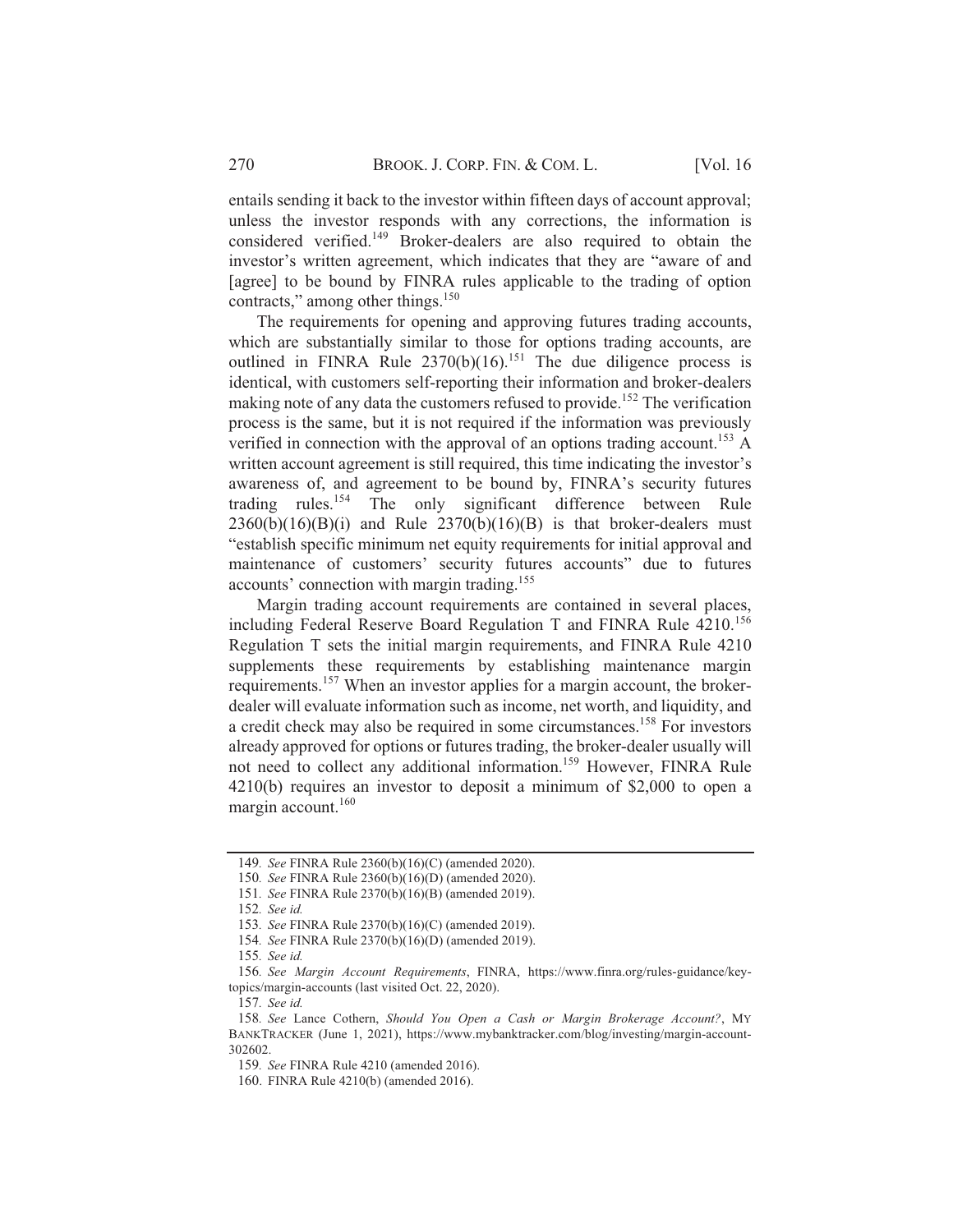#### $20211$  *Online Investing Platforms Need Regulation and Oversight* 271

One of the concerns with these rules is that they do not provide brokerdealers with any guidance on how to analyze the information they collect from investors, leaving each to develop its own methodology for account approval. Due to expected wide-ranging methods in how each broker-dealer chooses to evaluate customer data given this lack of direction, researchers have been unable to determine the underlying rationale for how accounts are approved or denied among the different firms.  $^{161}$  Given the risks surrounding these high-risk trading products, it is troubling that FINRA has not provided more specific guidelines outlining how the customer data points should be weighed and analyzed when making an account approval decision.

Another problem with these Rules, as they stand now, is that customers self-report all of the requested information, and broker-dealers are only required to verify the information with the customer.<sup>162</sup> While the question of whether it should be necessary for broker-dealers to verify any of the information with third-party sources is beyond the scope of this Note, this is even more concerning in light of the "seek to obtain" language of the Rules. Broker-dealers have the discretion to potentially open accounts in cases where the customer has refused to provide requested information. If the goal is safer access to certain trading products that require more scrutiny, customers should not have the right to refuse to provide information; it should be mandatory for account approval.

It should also be noted that FINRA Rule 2111 (Suitability) does not apply to broker-dealers like Robinhood who do not make investment recommendations to their customers.<sup>163</sup> The Suitability Rule requires that broker-dealers "have a reasonable basis to believe that a recommended transaction or investment strategy involving a security or securities is suitable for the customer, based on the information obtained through the reasonable diligence of the [broker-dealer] to ascertain the customer's investment profile."<sup>164</sup> This investment profile consists of much of the information the broker-dealer seeks to obtain at account opening, discussed above.<sup>165</sup> This requirement places a responsibility on broker-dealers to deal fairly and ethically with their customers. Robinhood's platform is designed to allow investors to only participate in self-directed investing and trading, permitting it to totally avoid compliance with this Rule.<sup>166</sup>

However, in the complaint filed by the Massachusetts Securities Division, regulators argue that Robinhood should be subjected to a suitability analysis and duty of lovalty as the trading platform currently stands.<sup>167</sup> While

<sup>161.</sup> See Salzman, *supra* note 6.

<sup>162.</sup> See FINRA Rule 2360(b)(16).

<sup>163.</sup> See Letter from David Dusseault to Brad Sherman et. al., *supra* note 27.

 $164.$  FINRA Rule  $2111(a)$  (amended  $2020$ ).

<sup>165.</sup> See id.

<sup>166.</sup> See Letter from David Dusseault to Brad Sherman et. al., supra note 27.

<sup>167.</sup> See McCabe, supra note 91.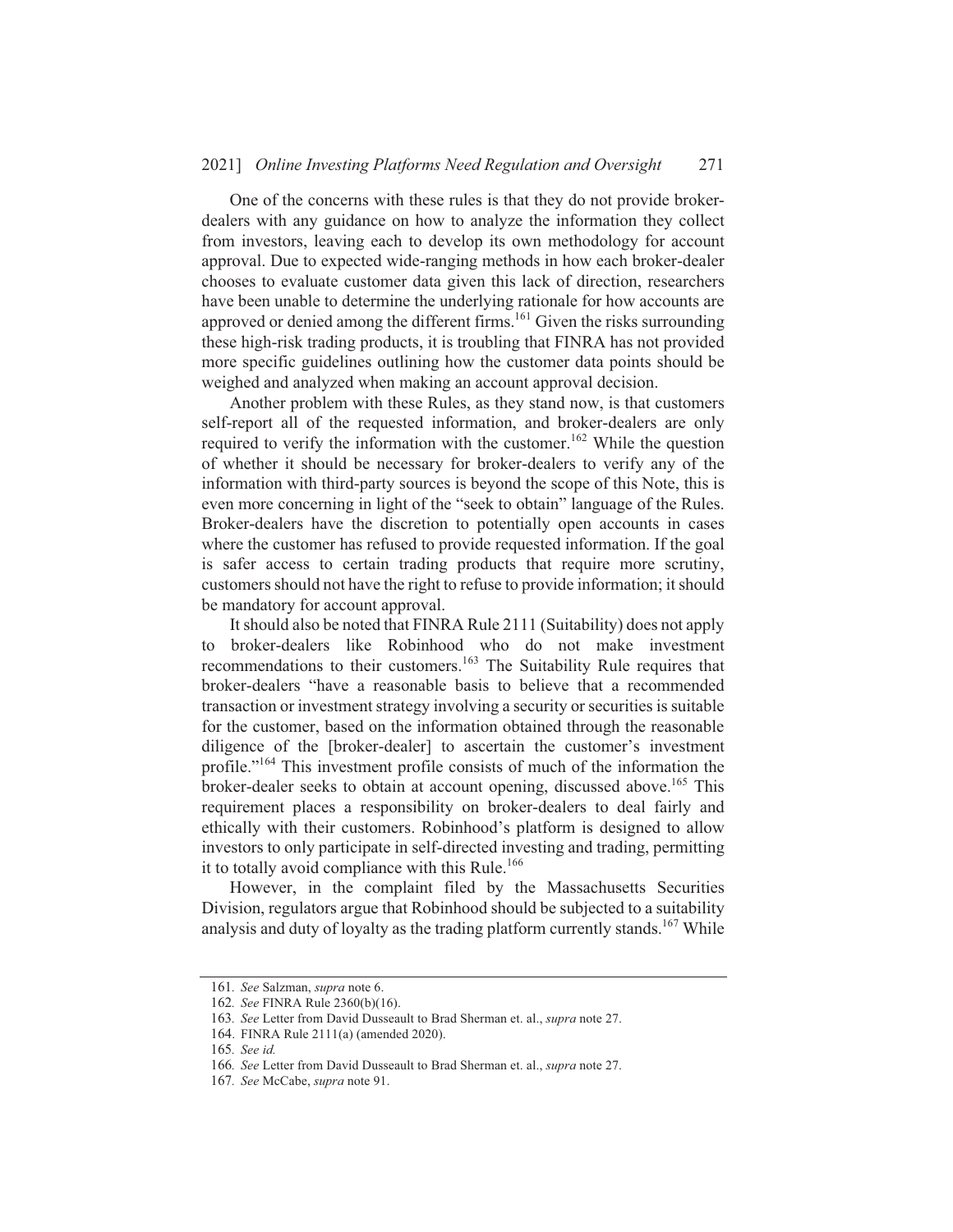Robinhood argues that it does not make investment recommendations to its customers,<sup>168</sup> the regulators argue that its lists of top moving stocks and the 100 most popular stocks being traded on the app potentially influence the stocks that customers buy.<sup>169</sup> These "recommendations" are made without Robinhood performing any form of suitability analysis for its customers.<sup>170</sup> In fact, the complaint states, "This is no different from a broker-dealer agent handing a list of securities to a customer, pretending to be surprised when the customer purchases securities from that list, and then proclaiming that he made no recommendations to the customer."<sup>171</sup> Given the above concerns surrounding retail trading and the current rules regarding account opening, there are a few options FINRA should consider in order to protect investors with limited knowledge or experience.

#### **IV: SOLUTION**

#### A. LESSONS TO BE LEARNED FROM FINANCIAL LITERACY **PROGRAMS**

In the student loan and mortgage industries, where lawmakers have perceived sizeable risks to consumers' financial health, various safeguards have been created with the goal of protecting consumers from their own lack of knowledge and experience.<sup>172</sup> Two instructive examples come from the world of financial literacy: entrance and exit counseling for student loan borrowers and homeownership education courses for certain mortgage borrowers.<sup>173</sup> In both instances, as discussed below, borrowers are required to complete educational courses before executing their loans to ensure they are aware of the risks and the basic mechanics of the contractual agreements they are signing. The fundamental principle behind financial literacy programs such as these is that consumers are less likely to be subjected to fraud, manipulation, or economically unsustainable transactions if they are provided with more knowledge on the front end.<sup>174</sup> Financial literacy has become increasingly important since the 2008 financial crisis, in which many believe financial illiteracy played a major role.<sup>175</sup> Therefore, lawmakers and lenders have implemented these educational programs with the goal of improving consumer financial literacy for the good of the economy overall.<sup>176</sup>

<sup>168.</sup> See Letter from David Dusseault to Brad Sherman et. al., supra note 27.

<sup>169.</sup> See McCabe, supra note 91.

<sup>170.</sup> See id.

 $171.$  *Id.* 

<sup>172.</sup> See Kyle Schickel, Financial Literacy Education: Simple Solutions to Mitigate a Major Crisis, 45 J.L. & EDUC. 259 (2016); Joseph A. Smith, Jr., Financial Literacy, Regulation and Consumer Welfare, 8 N.C. BANKING INST. 77 (2004).

<sup>173.</sup> See id.

<sup>174.</sup> See Schickel, supra note 172, at 263.

<sup>175.</sup> See id.

<sup>176.</sup> See generally id.; see also Smith, supra note 172.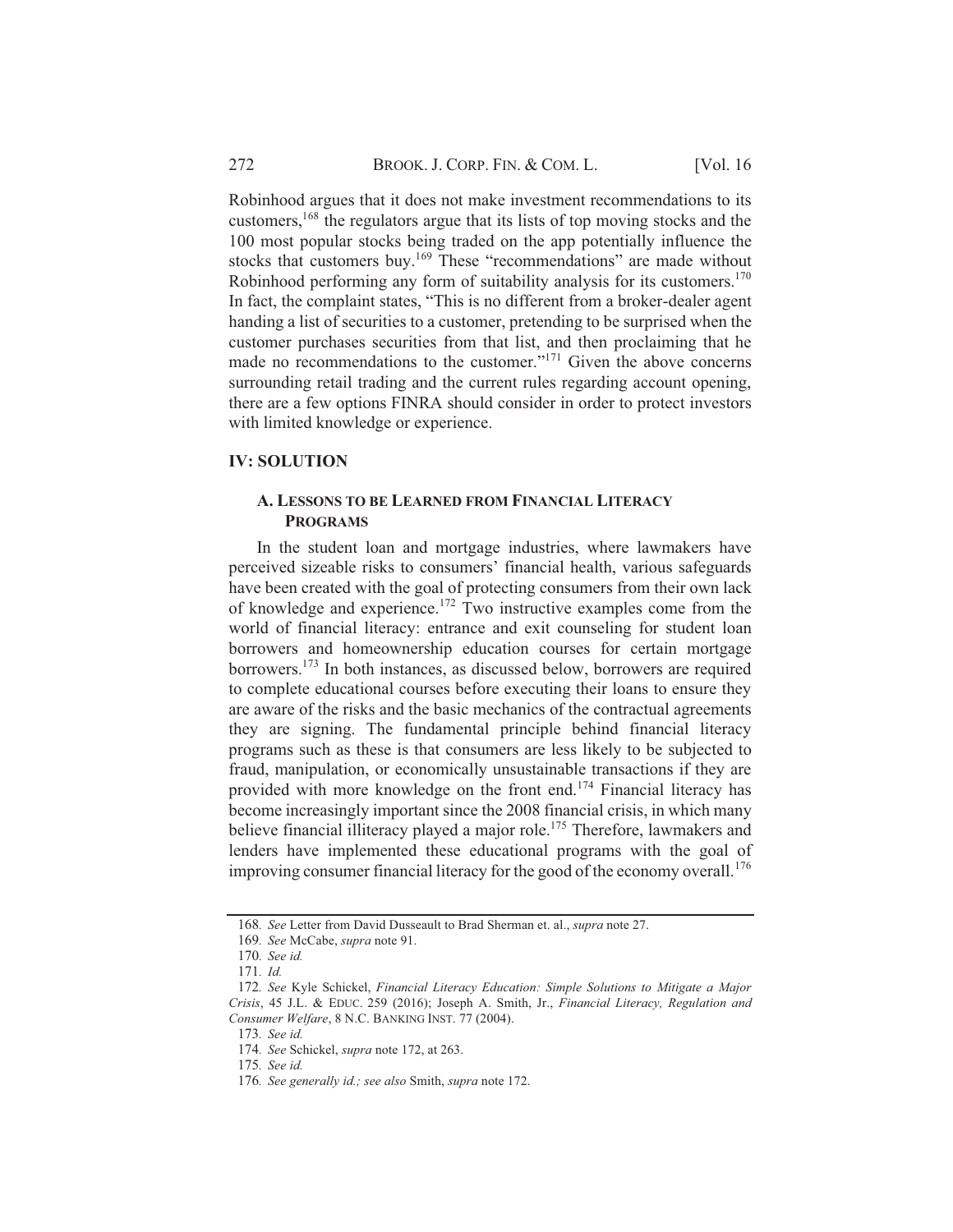#### 2021] Online Investing Platforms Need Regulation and Oversight 273

Colleges and universities are mandated, under 34 C.F.R. § 685.304, to ensure that entrance and exit counseling is conducted with each undergraduate, graduate, or professional student borrowing a federal loan before the loan proceeds are disbursed.<sup>177</sup> The counseling "must provide the borrower with comprehensive information on the terms and conditions of the loan and on the responsibilities of the borrower with respect to the loan."<sup>178</sup> In order to do so, it must "emphasize to the borrower the seriousness and importance of the repayment obligation," "describe the likely consequences of default," and "provide information on how interest accrues and is capitalized," among other things.<sup>179</sup> Given the risks associated with taking out student loans, financial literacy supporters argue that understanding the above concepts will aid students in making informed decisions about how much money to borrow.<sup>180</sup> The federal government seems to agree, given that it has invested time and money to mandate entrance and exit counseling for students.<sup>181</sup> The government acknowledges that the inability of borrowers to repay their student loans can lead to harmful economic effects: lower consumer activity in the market, lower credit scores, and the inability to make down payments on homes, to name a few.<sup>182</sup> In support of the argument that financial literacy is beneficial to borrowers, empirical evidence shows a strong correlation between financial literacy and low student loan default rates  $183$ 

Similarly, the mortgage lending industry has enacted various educational requirements in connection with certain types of loans. As just one example, in response to the 2008 financial crisis, the Dodd-Frank Wall Street Reform and Consumer Protection Act of 2010 requires homeownership counseling before borrowers can obtain "high-cost" mortgages as they are defined in the Consumer Financial Protection Bureau's Home Ownership and Equity Protection Act Rule.<sup>184</sup> This counseling requirement also applies to negative amortization loans to first-time homebuyers, which may or may not be highcost.<sup>185</sup> Given the perceived elevated risks inherent in these types of loans, the Rule requires mortgage loan originators to receive confirmation that the borrower has completed homeownership counseling from a federally

<sup>177. 34</sup> C.F.R. § 685.304(a)(1) (2019).

<sup>178.</sup> Id. at § 685.304(a)(3) (2019).

<sup>179.</sup> Id. at § 685.304(a)(6) (2019).

<sup>180.</sup> See Schickel, supra note 172, at 262-63.

<sup>181.</sup> See id. at 264.

<sup>182.</sup> See id.

<sup>183.</sup> See id. at 263–64. "Five of the states rated in the top ten of the least financially literate states are also found in the top ten of states with the highest student loan default rate." Id.

<sup>184.</sup> See Letter from Debbie Matz, Chairman, National Credit Union Administration, to Federally Insured Credit Unions (Jan. 2014), https://www.ncua.gov/regulation-supervision/letters-creditunions-other-guidance/new-homeownership-counseling-and-consumer-protection-requirements $cfpb-0.$ 

<sup>185.</sup> See id.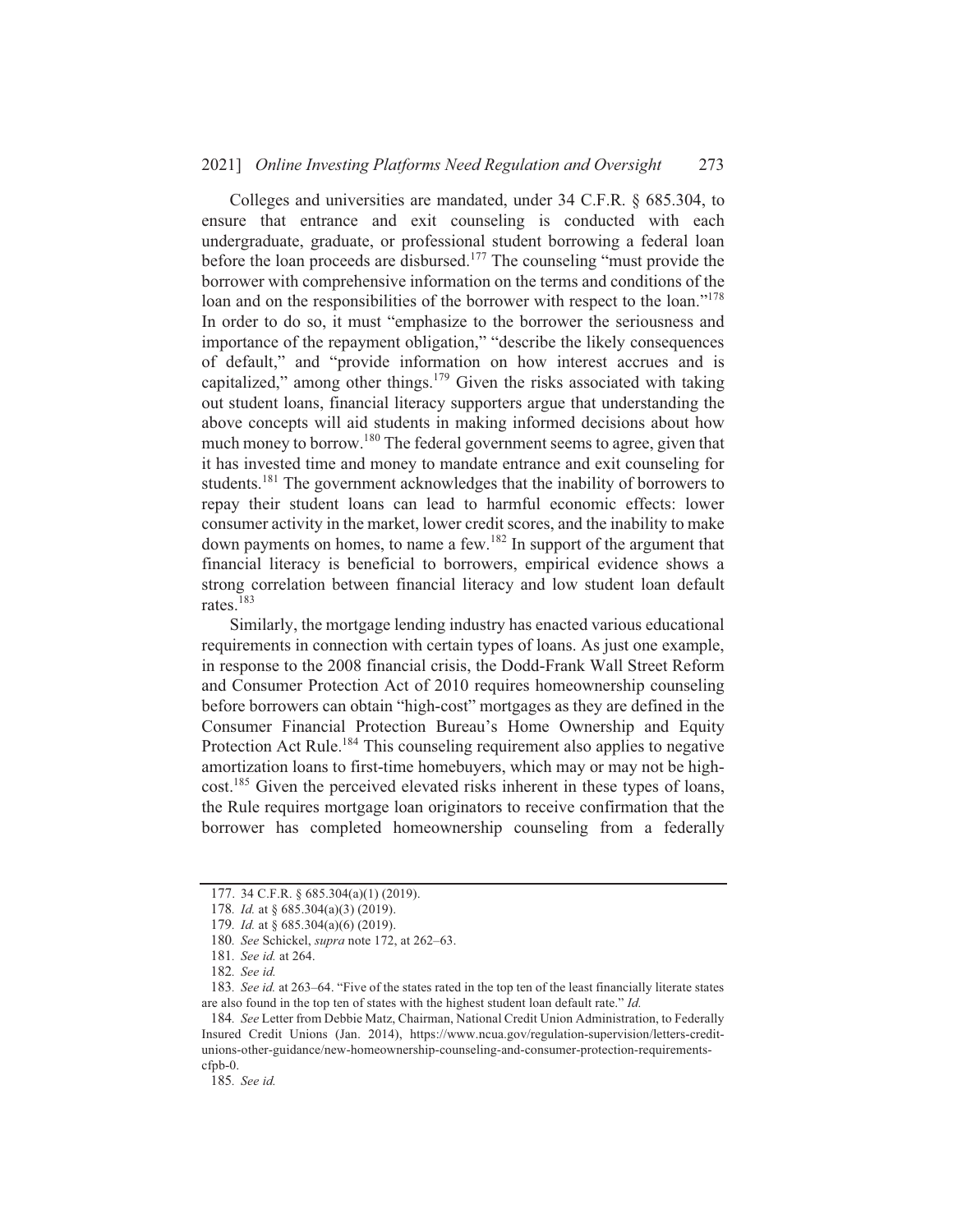certified or approved counselor.<sup>186</sup> These counseling courses cover topics such as "understanding the mortgage process and required documentation," "budgeting for home repairs and maintenance," and assessing the borrower's credit report.<sup>187</sup> As with entrance and exit counseling for student loans, supporters of homeownership education courses believe the evidence shows these activities are beneficial to the participating borrowers, lenders, and society as a whole.<sup>188</sup> In a perfect market, consumers would make rational decisions with complete information and sufficient bargaining power.<sup>189</sup> However, consumers are not always rational, information is asymmetric between consumers and firms, and financial firms have significantly more bargaining power than consumers.<sup>190</sup> Financial literacy tools, including homeownership counseling courses, serve to improve the consumer marketplace in these regards.<sup>191</sup> Implementing appropriate counseling requirements for retail investors would likely lead to similar results in the online investing realm.

#### **B. PROPOSED CHANGES**

With these consumer protection examples in mind, the suggestion that FINRA should modify and improve its guidelines in order to facilitate more protection for retail investors is not far-reaching. First, FINRA should create a more specific account approval process for broker-dealers to utilize when making account opening determinations for accounts with access to options, futures, and margin trading. As the Rules stand now, broker-dealers are left to collect the required information and then devise their own formulas for how to evaluate and weigh the different data points. FINRA should start its modification of the approval process requirements by making customer disclosure of the listed data points mandatory. If a retail investor would like access to these complex and high-risk trading products, they should be required to provide all of the requested information at a minimum. FINRA should also make it clear how each data point is to be evaluated and weighed in the overall approval formula. To illustrate, perhaps a minimum amount of liquid net worth or annual income might be considered for access to these types of accounts. Certain positive factors, like greater investment experience and knowledge, could be used to offset other negative factors like having a low net worth or lower income. Such guidance would ideally be fashioned with the protection of retail investors as the primary goal, instead of leaving

<sup>186.</sup> See id.

<sup>187.</sup> Homeownership Education & Housing Counseling, FANNIE MAE, https://singlefamily. fanniemae.com/originating-underwriting/mortgage-products/homeownership-education-housingcounseling (last visited Oct. 23, 2020).

<sup>188.</sup> See Smith, supra note 172, at 98.

<sup>189</sup>  $See$  id at 97

<sup>190.</sup> See id.

<sup>191.</sup> See id. at 98.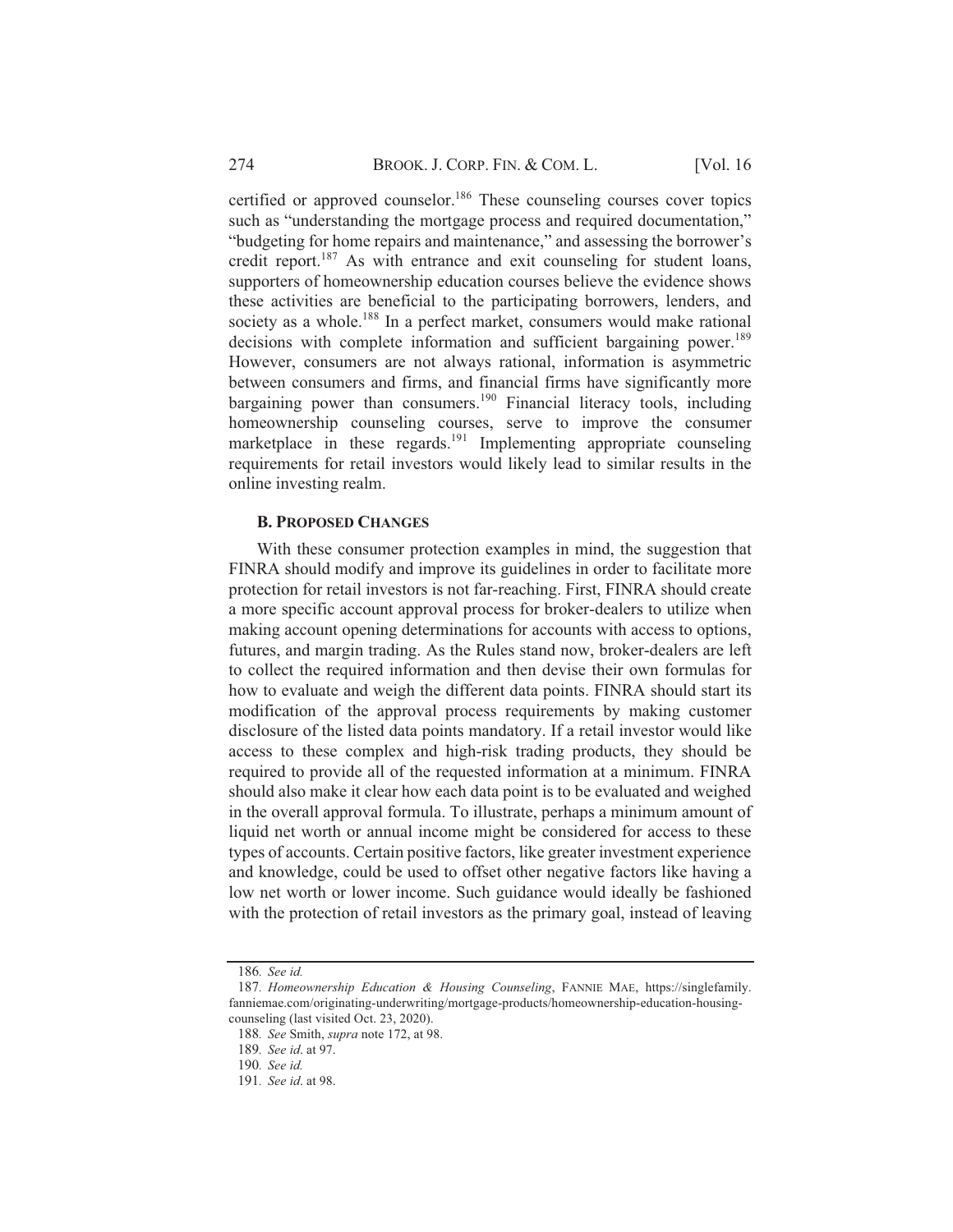broker-dealers on their own to create their own evaluation methods, when their incentives will most likely be to approve as many new accounts as possible.

Further, the guidance should allow for the risk rating of customers based on the information they provide. For example, those with little to no investing experience or knowledge should be placed in a higher risk level than those with more investing experience and knowledge. Retail investors in higher risk levels should have more restrictions in place on their accounts, preventing them from easy access to complex and high-risk products. As they gain experience and knowledge, broker-dealers should have guidelines in place to enable investors to move to lower risk levels, with less restrictions, over time. Additionally, for those investors that may feel they have been placed in an inappropriate risk level, a test could be formulated to gauge their investing knowledge and allow them to test into a lower risk level if they are able to demonstrate that they know what they are doing and how these products work.

The SEC should then look at expanding its recently finalized Regulation Best Interest to cover the account approval process in light of these new risk levels. Regulation Best Interest, a rule passed under the Securities Exchange Act of 1934, creates a best interest standard of conduct for broker-dealers when "they make a recommendation to a retail customer of any securities transaction or investment strategy involving securities, *including recommendations on types of accounts.*<sup>192</sup> Broker-dealers are required to make such recommendations while acting in the best interest of the retail investor, at the time of recommendation, without placing their own financial interest ahead of the retail investor's interest.<sup>193</sup> One of the components of the general obligation is the care obligation which requires broker-dealers to "exercise reasonable diligence, care, and skill in making the recommendation."<sup>194</sup> As Robinhood pointed out in its correspondence with the lawmakers mentioned above, because Robinhood's platform currently

<sup>192.</sup> *SEC Regulation Best Interest (Reg BI)*, FINRA, https://www.finra.org/rules-guidance/keytopics/regulation-best-interest (last visited Nov. 19, 2020) (emphasis added).

<sup>193.</sup> See Regulation Best Interest. U.S. SEC. & EXCH. COMM'N. https://www.sec.gov/info/  $smallbus/sec_2/reulation-best-interest (last visited Nov. 19, 2020).$ 

<sup>194.</sup> This requirement of reasonable diligence, care, and skill includes broker-dealers (1) understanding "potential risks, rewards, and costs associated with recommendation." and having a "reasonable basis to believe that the recommendation could be in the best interest of at least some retail customers:" (2) having a "reasonable basis to believe the recommendation is in the interest of a particular retail customer based on that retail customer's investment profile and the potential risks. rewards, and costs associated with the recommendation" while not placing "the interest of the broker-dealer ahead of the interest of the retail customer:" and  $(3)$  having a "reasonable basis to believe that a series of recommended transactions, even if in the retail customer's best interest when viewed in isolation, is not excessive and is in the retail customer's best interest when taken together in light of the retail customer's investment profile."  $Id$ . The care obligation also requires brokerdealers to apply additional heightened scrutiny when making recommendations concerning highrisk trading products. See id.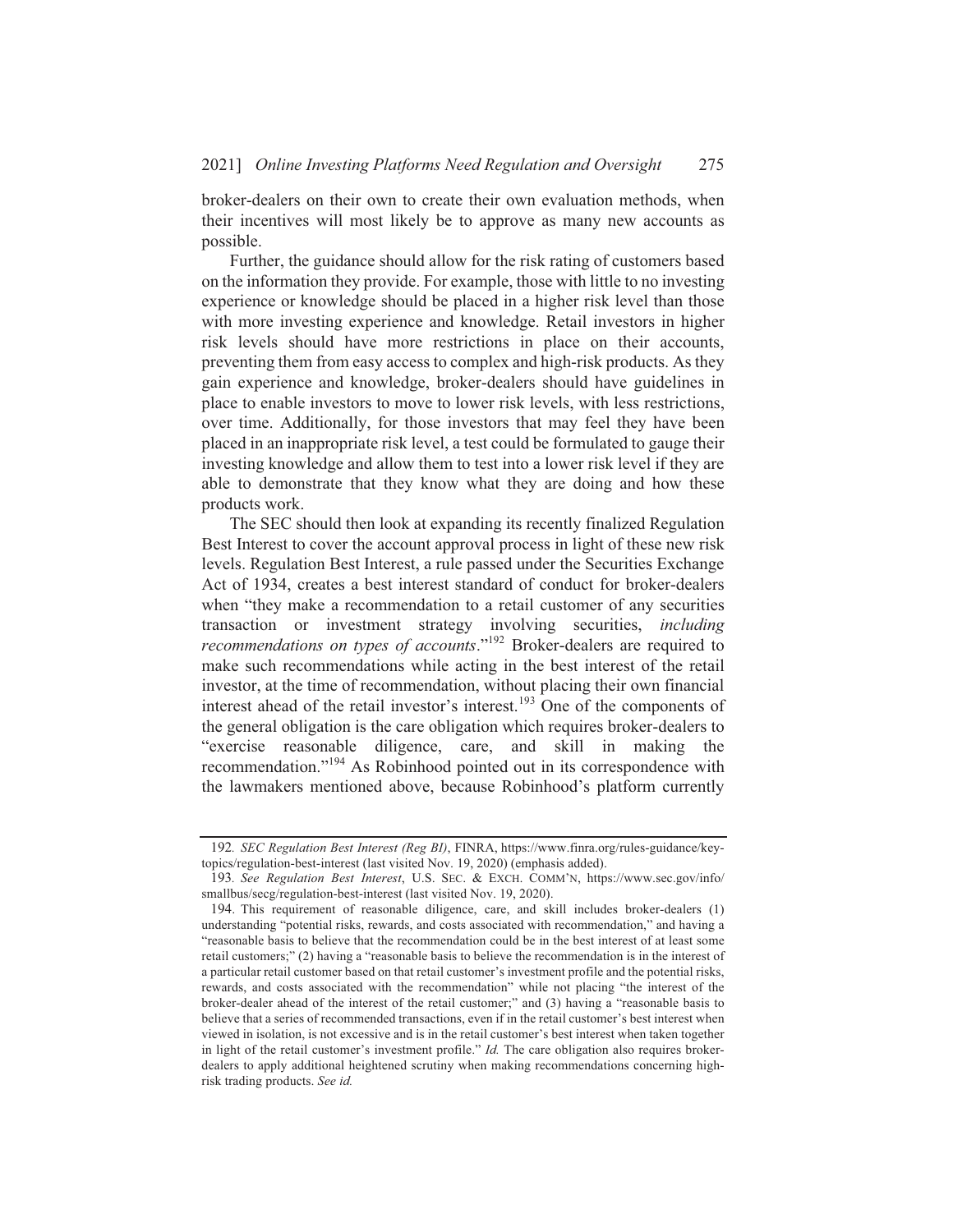offers the same account to all users and does not make transaction or investment strategy recommendations to its customers, this SEC regulation does not apply.<sup>195</sup> However, if the above-proposed risk levels are implemented, the SEC should expand its Regulation Best Interest to cover broker-dealers' decisions about (1) what risk level to place an individual customer in and (2) when to recommend a lower risk level account to an individual customer. The implementation of different risk levels within accounts, and especially a suggestion to move to a different risk level upon gaining sufficient experience, could easily be perceived as broker-dealers making account recommendations. The requirement across the board for all broker-dealers to utilize risk levels on customer accounts should therefore bring them within the reach of Regulation Best Interest, regardless of whether they are making specific transaction recommendations.

In addition to a more explicit account approval process and risk levels, FINRA or the SEC should implement a required educational course that retail investors within certain risk levels must complete before they are allowed to access options, futures, or margin trading. Ideally, the successful completion of the educational course would be utilized to move an investor to a lower risk level. As Robinhood critics have argued, retail investors "need knowledge as much or more than they need a streamlined trading experience."<sup>196</sup> Providing retail investors with education and training before they obtain access to these products would increase the chance that they make more informed decisions before executing trades. The goal of this educational component should be to highlight the risks inherent in these products and to encourage retail investors to keep their complete financial picture and risk tolerance in mind when trading options, futures, or on margin. In keeping with the ease of access model that broker-dealers have embraced over the past few years, these courses could be offered through the online or app interfaces that retail investors currently utilize. FINRA or the SEC should build these courses themselves with the same goal of retail investor protection in mind. They should also require broker-dealers to keep each account's results and certification of completion on file. Enforcing protective measures such as these may not ensure total protection of retail investors, but they would compel broker-dealers to assume more of this responsibility – the same responsibility the members of Congress who wrote the letter to Robinhood were concerned about.

#### **CONCLUSION**

The growing popularity of online broker-dealers does not appear to be slowing anytime soon. Retail investors are finding the stock market more accessible than ever before, and therefore, they have easier access to greater

<sup>195.</sup> See Letter from David Dusseault to Brad Sherman et. al., supra note 27.

<sup>196.</sup> See Chen, supra note 24.